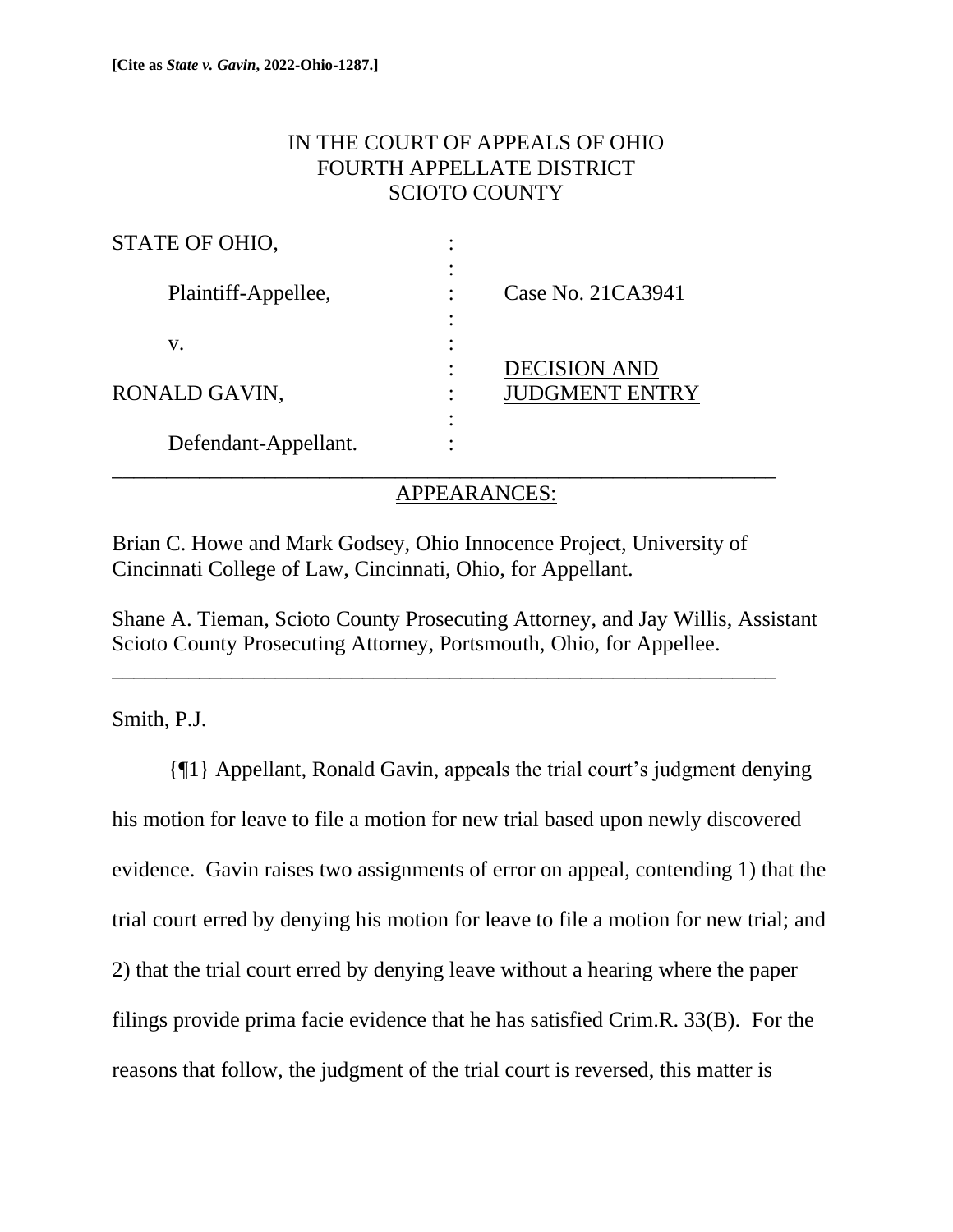remanded with instructions, as set forth in detail below, and for further proceedings consistent with this opinion.

## **FACTS**

{¶2} This matter stems from Ronald Gavin's underlying convictions in 2013 for trafficking in heroin, possession of heroin, conspiracy to traffic in heroin, and tampering with evidence, which were directly appealed to this Court. *State v. Gavin*, 4th Dist. Scioto No. 13CA3592, 2015-Ohio-2996 (hereinafter "*Gavin I*"). These convictions occurred as a result of Gavin's arrest after detectives with the Scioto County Sheriff's Office, acting on a tip provided by a confidential informant named Manuel Lofton, searched Gavin's girlfriend's vehicle and found 97.4 grams of heroin. *Gavin I* at ¶ 12-14. Although we noted in the first direct appeal that Gavin had made claims that either police had planted drugs in the car, or that individuals by the names of Marcell Woods and Helen Johnson had set him up, we affirmed his convictions for trafficking, possession and conspiracy to traffic. *Id.* at ¶ 15, 37. However, we reversed Gavin's conviction for tampering with evidence. *Id.* at ¶ 41.

{¶3} Thereafter, in April of 2016, Gavin filed a petition for postconviction relief. In support of his petition, Gavin "attached the affidavits of several persons who claimed that Lofton and Woods had framed Gavin by planting the heroin in the car that Gavin regularly drove." *State v. Gavin*, 4th Dist. Scioto No.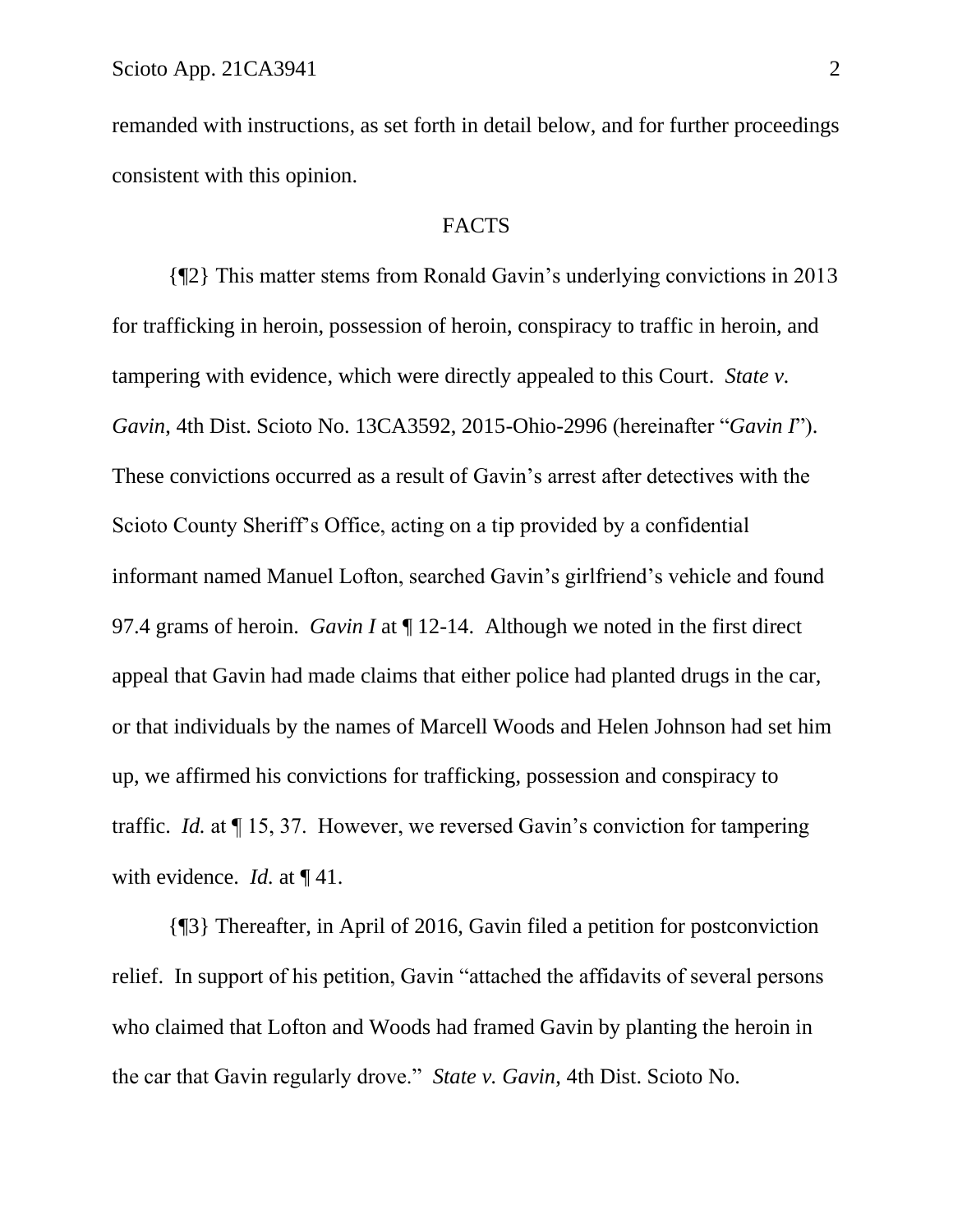16CA3757, 2017-Ohio-134, ¶ 5 (hereinafter "*Gavin II*"). Further, in his petition for postconviction relief, Gavin claimed that he "had informed his trial attorney about his potential witnesses, but his attorney failed to call them to testify on his behalf at trial." *Id.* The trial court ultimately denied Gavin's petition, which led to a second appeal to this Court. On January 6, 2017, this Court affirmed the judgment of the trial court denying the petition. *Gavin II*. Thereafter, on May 15, 2017, Gavin filed a pro se motion for leave to file a motion for new trial, which was also denied by the trial court and appealed to this Court. *State v. Gavin*, 2018- Ohio-536, 105 N.E.3d 373 (4th Dist. 2018) (hereinafter "*Gavin III*"). We include at this juncture the verbatim factual history of the case that was set forth in Gavin's most recent appeal, as follows:

The Scioto County Grand Jury returned an indictment charging Ronald E. Gavin and an accomplice with several drug-related charges. The case proceeded to a jury trial where several witnesses, including Manual Lofton and Marcell Woods, testified that Gavin sold heroin to people on numerous occasions during the summer of 2013. Gavin obtained the heroin from Chicago sources, including his cousin.

The jury convicted Gavin of multiple heroin-related offenses and in November 2013, the trial court sentenced him to prison. In [*Gavin I*] we reversed his conviction for tampering with evidence and remanded the cause to the trial court to vacate that conviction and sentence. But we affirmed his remaining convictions and rejected his contention that he had received ineffective assistance of counsel. On remand the trial court complied with our mandate.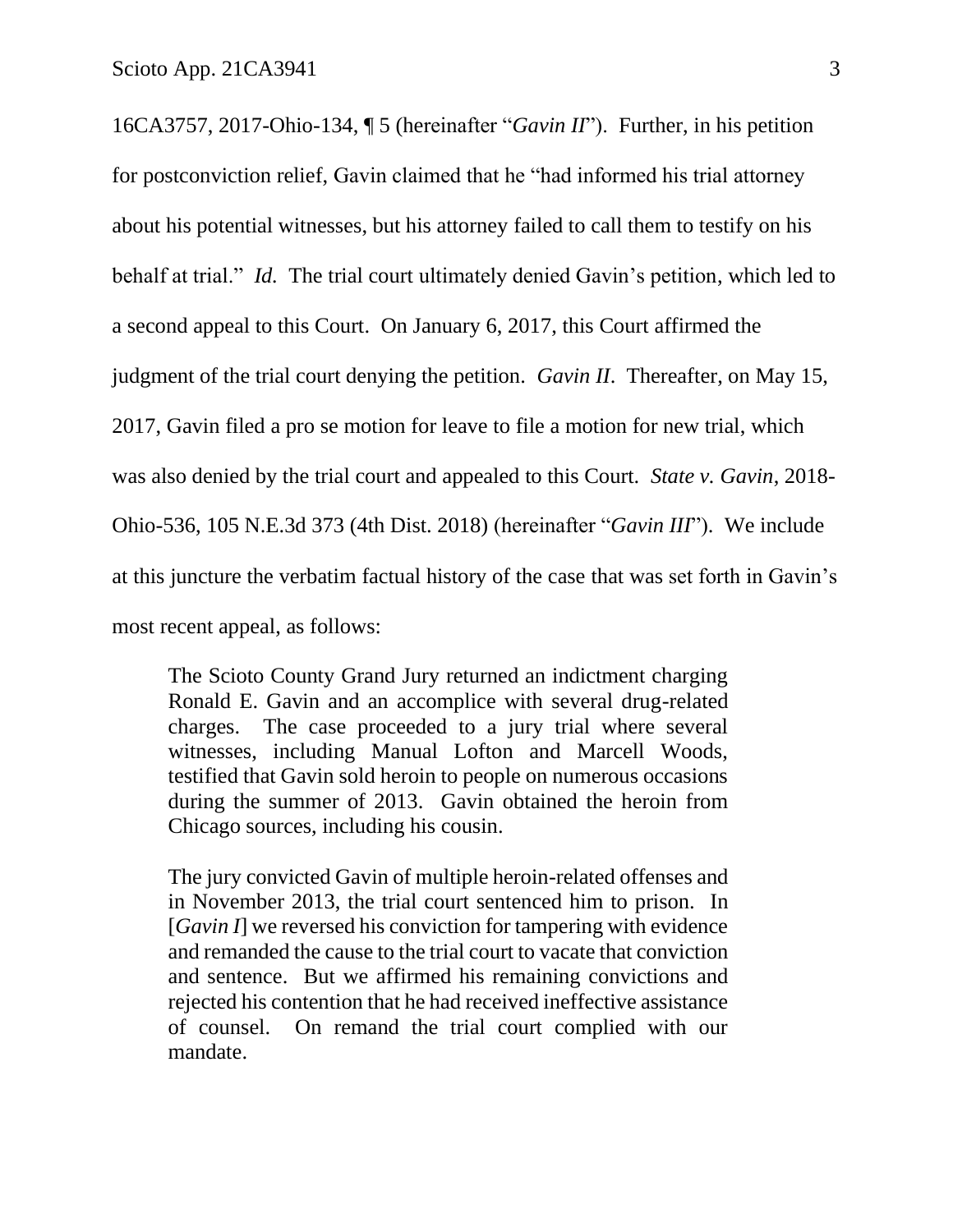In April 2016, Gavin filed a petition for postconviction relief claiming that he was denied the effective assistance of trial counsel and that his convictions were obtained through fraud on the court. He attached the affidavits of several persons who collectively claimed that: (1) Lofton and Woods had framed Gavin by planting the heroin in the car that Gavin regularly drove; (2) Gavin had informed his trial attorney about his potential witnesses; and (3) his attorney failed to call them to testify on his behalf at trial. But Gavin failed to indicate how he was unavoidably prevented from discovering any of this purported newly discovered evidence. The affidavits of the potential witnesses were executed in July, August, and October 2015, and in March and April 2016. In May 2016, the trial court denied the petition for postconviction relief without conducting an evidentiary hearing.

On appeal we held that Gavin did not establish that the trial court had jurisdiction to address the merits of his untimely petition. We reached this conclusion because he admitted that some of his evidence "may have been available to [him] at the time of trial," and he did "not explain how either he or his appellate counsel were unavoidably prevented from having access to the evidence attached to his petition at the time he filed his direct appeal or when he could have filed a timely petition for postconviction relief." [*Gavin II* at ¶ 14-15]. We modified the judgment of the trial court to reflect the dismissal of the petition and affirmed the judgment of the trial court as modified. *Id.* at ¶ 16-17.

In May 2017, Gavin sought leave to file a motion for a new trial based primarily on newly discovered evidence; he attached a proposed motion for new trial and a request for an evidentiary hearing. He also attached four of the affidavits, executed in July, August, and October 2015, and in April 2016, that he had filed in support of his unsuccessful petition for postconviction relief. The trial court denied the motion without an evidentiary hearing after concluding that Gavin had not established how he was *unavoidably delayed* from filing his motion, his motion was untimely, and he had not submitted newly discovered evidence. Gavin has appealed the denial of his motion for leave.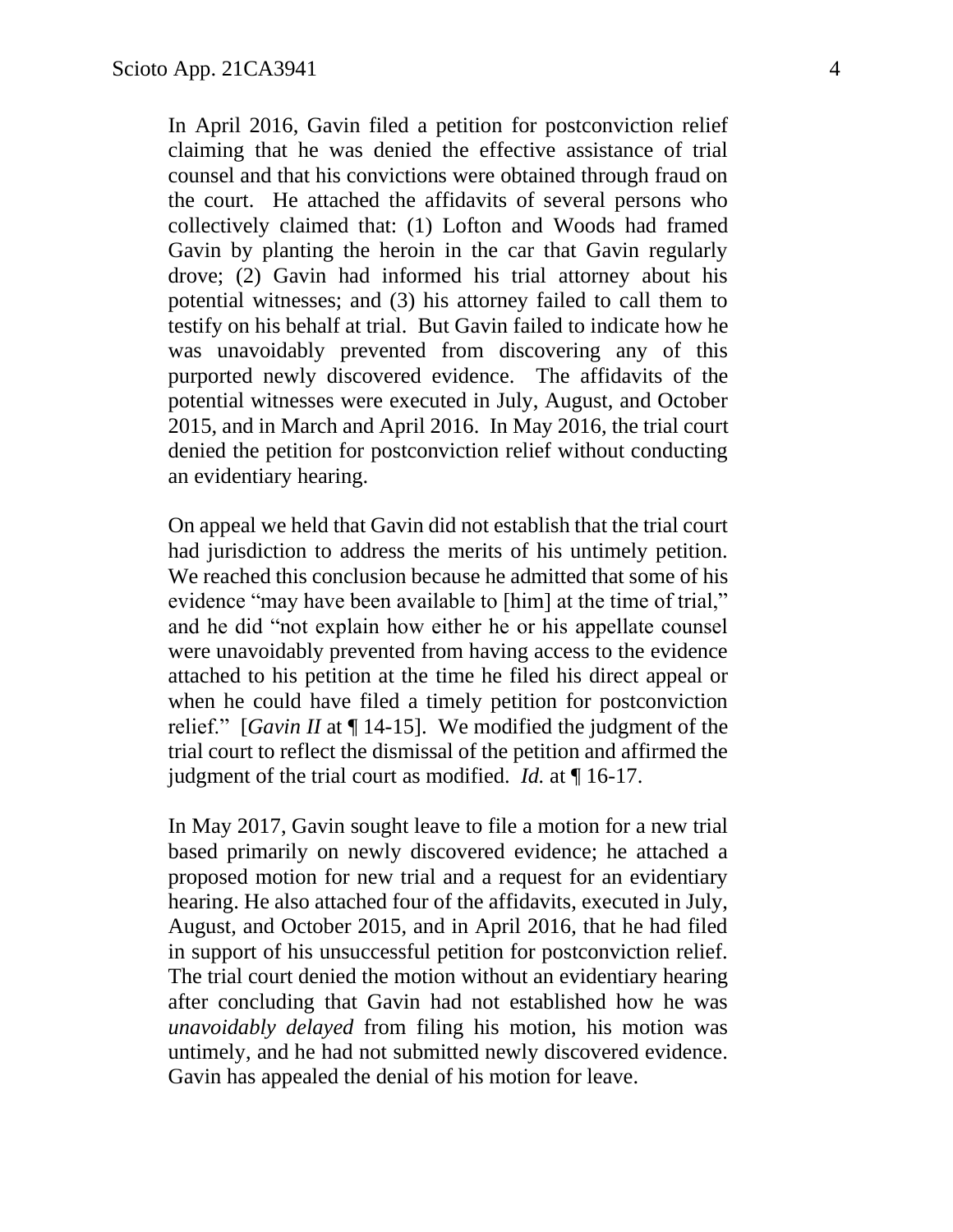#### (Emphasis added.) *Gavin III at* ¶ 4-9.

{¶4} In his appeal from the trial court's denial of his pro se motion for leave to file a motion for a new trial, Gavin argued that the trial court erred by denying him an evidentiary hearing on his motion for leave. *Id.* at ¶ 10. However, this Court rejected Gavin's arguments, finding as follows:

The trial court did not abuse its discretion in determining that Gavin had not established that he was unavoidably prevented from filing a timely motion for new trial based on newly discovered evidence, or, even assuming that he had, that he filed the delayed motion for new trial within a reasonable time after discovering the grounds for the motion. Therefore, the trial court did not erroneously deny the motion for leave without holding an evidentiary hearing.

*Id.* at ¶ 19.

{¶5} Nearly three years later, on November 12, 2020, Gavin, this time with the assistance of the University of Cincinnati College of Law's Ohio Innocence Project, filed a second motion for leave to file a motion for new trial. In his motion for leave, Gavin referenced the prior pro se motion for leave that was denied, as well as the basis of that motion, which included affidavits from four individuals alleging that Gavin had been framed by Manuel Lofton and Marcell Woods. However, Gavin's most recent motion for leave informed the court that a new witness named Ryan Starks had "come forward with a firsthand account linking the heroin to the State's main witness, Manual Lofton." Gavin claimed that Starks' affidavit provided "a detailed account of how he, Manual Lofton, and Marcell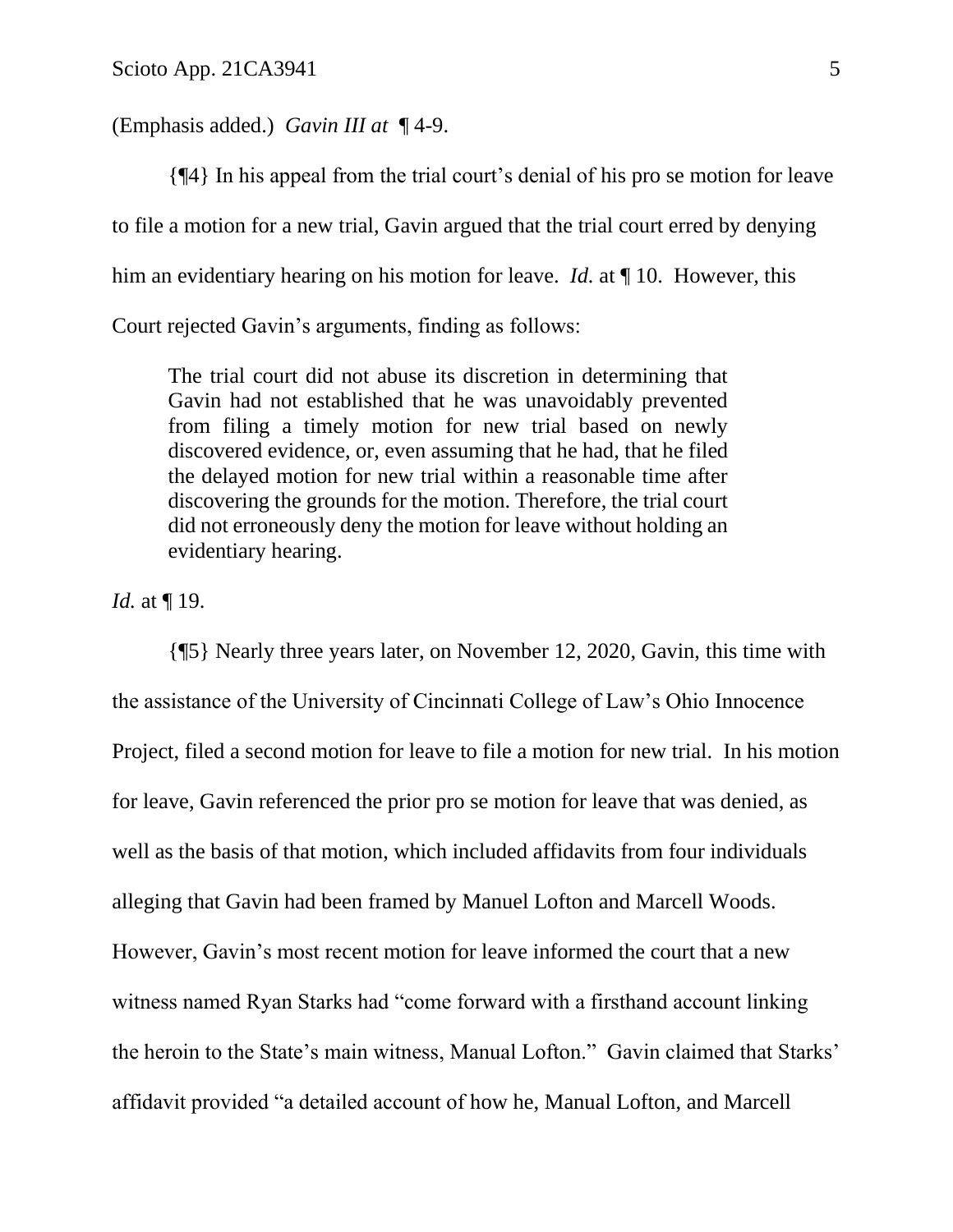Woods packaged and planted the heroin in Gavin's girlfriend's vehicle, as part of a scheme to reduce Lofton's own pending sentence on drug trafficking charges." Although Gavin's most recent motion referenced the four individuals whose affidavits were attached in support of his prior petition for postconviction relief and prior motion for leave to file a motion for a new trial, Gavin's most recent motion for leave was primarily based upon the statements of this newly identified witness, Ryan Starks, who did not come forward until 2019.

{¶6} Gavin's motion for leave included the affidavit of Starks, which was executed on May 6, 2019, and which essentially stated that Starks sold Lofton the heroin at issue and showed Lofton how to "cut" the heroin with lactose, compress it and shape it. The affidavit further stated that Starks and Lofton thereafter picked up Marcell Woods, and that Lofton gave Woods \$3000.00, handed him the packaged heroin, and told him to "make sure he put it down the right way." Starks' affidavit further stated that Woods got out of the car and put the heroin inside the door of a dark colored Camaro, which Starks believed, at the time, belonged to Woods. The affidavit further stated that later that night Lofton informed Starks that Gavin had been arrested, that Lofton had paid Woods \$3000.00 to put the drugs inside the car to set up Gavin, and that Lofton had threatened to tell police that Starks was involved if Starks said anything to anyone about it. Finally, Starks averred in his affidavit that while in prison, he saw Gavin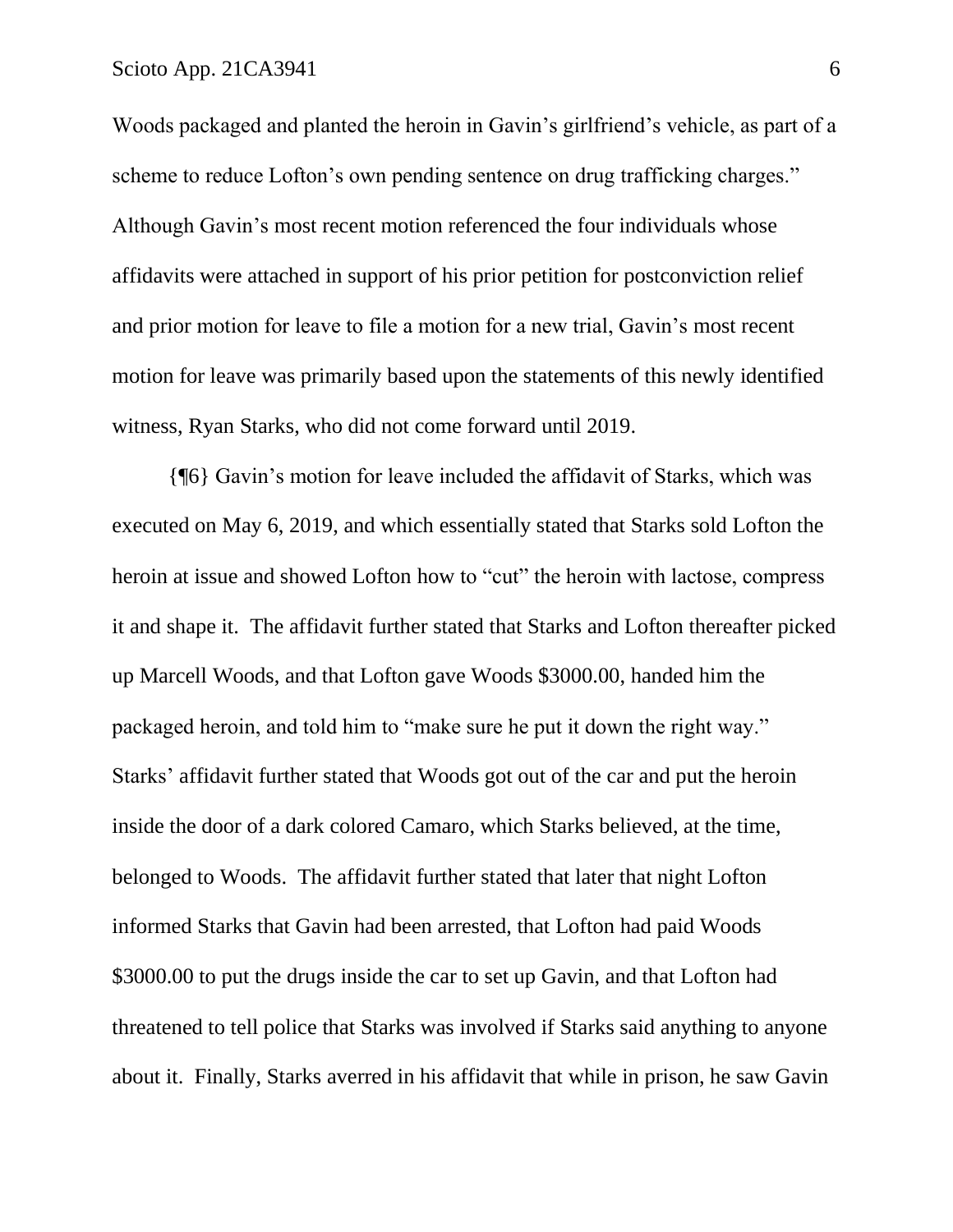for the first time six years "after he was framed." It was at this time that Starks provided this new information to Gavin, explaining that he couldn't resist telling him because his conscience had been bothering him over the years that an innocent man was in prison for a crime he didn't commit.

{¶7} The State filed a memorandum contra Gavin's motion for leave,

arguing that "defendant ha[d] not filed his motion within the timeliness of Criminal

Rule 33, and ha[d] not shown how he was *unavoidably delayed*." (Emphasis

added.) The State further argued as follows:

The affidavit of Mr. Starks has been available to Defendant since May 6, 2019. Yet, Defendant's latest request for leave was filed November 12, 2020, almost 7 years after Sentencing. Defendant has proven that his motion for new trial is untimely and unreasonably delayed.

{¶8} The trial court ultimately denied Gavin's motion for leave, reasoning as

follows:

\* \* \* [I]t is the FINDING of the Court that said Motion was not filed within a reasonable time pursuant to Crim.R. 33(B) and has not shown how he was avoidably delayed. The Court FINDS said Motion was filed almost 7 years after sentencing; more than 18 months after this latest additional affidavit was made available to Defendant. Therefore, based upon the foregoing, it is the FINDING of the Court that Defendant's Motion is DENIED.

{¶9} It is from this judgment entry that Gavin has now filed his latest

appeal, setting forth two assignments of error for our review.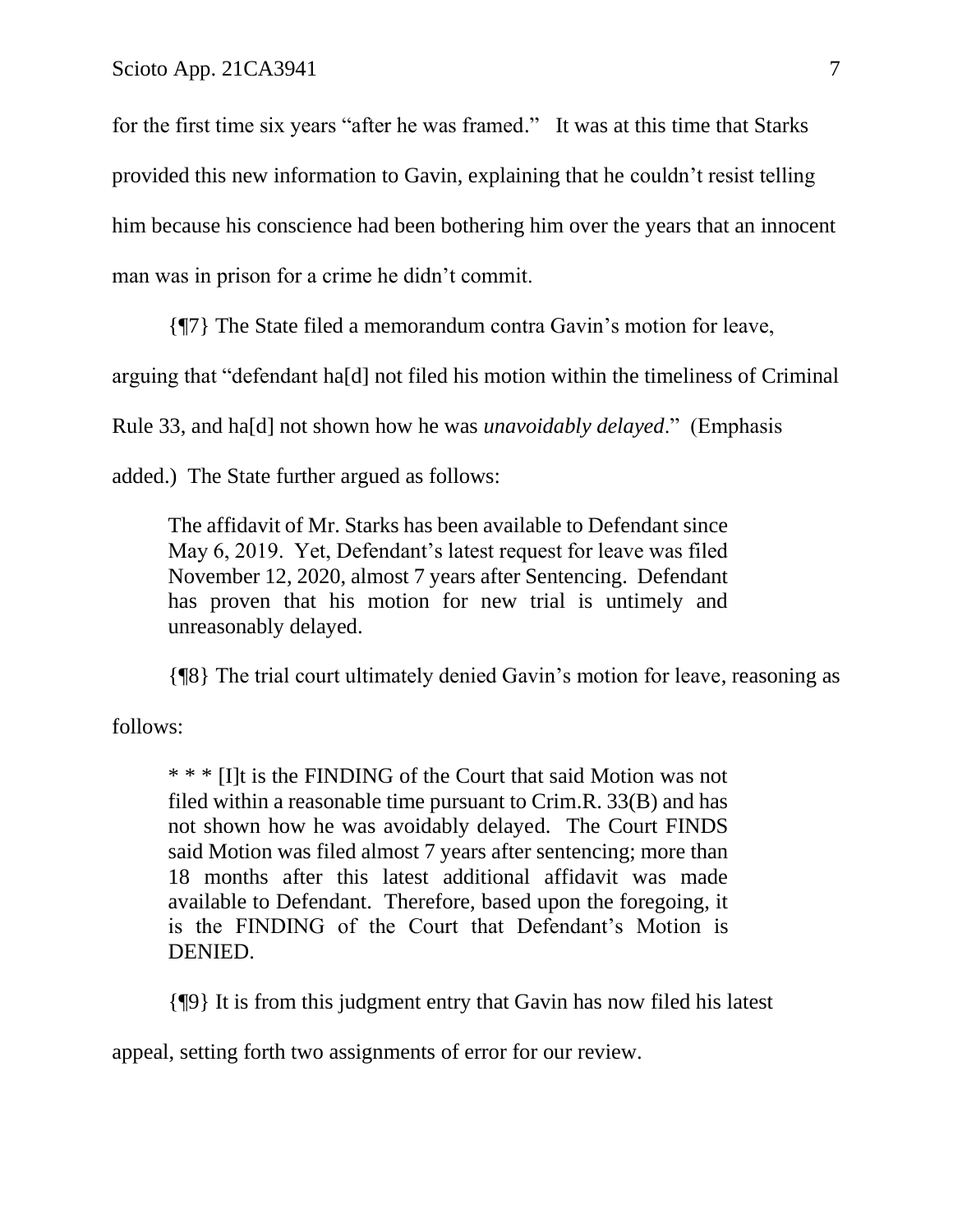#### ASSIGNMENTS OF ERROR

- I. THE TRIAL COURT ERRED BY DENYING APPELLANT'S MOTION FOR LEAVE TO FILE A MOTION FOR NEW TRIAL.
- II. THE TRIAL COURT ERRED BY DENYING LEAVE WITHOUT A HEARING WHERE THE PAPER FILINGS PROVIDE PRIMA FACIE EVIDENCE THAT APPELLANT HAS SATISFIED CRIMINAL RULE 33(B).

## ASSIGNMENT OF ERROR I

{¶10} In his first assignment of error, Gavin contends that the trial court erred by denying his motion for leave to file a motion for a new trial. The State contends that Gavin's motion for leave failed to show any newly discovered evidence, with the exception of the affidavit of Ryan Starks. The State further contends that Gavin's motion for leave was "clearly untimely" under Crim.R. 33(B) because it was filed more than 18 months after Starks' affidavit was signed, and almost seven years after sentencing.

# Standard of Review

{¶11} Trial courts ordinarily possess broad discretion when ruling on a defendant's motion for leave to file a new trial motion. *State v. Landrum*, 4th Dist. Ross No. 17CA3607, 2018-Ohio-1280, ¶ 10, citing *State v. Bennett*, 4th Dist. Scioto No. 16CA3765, 2017-Ohio-574, ¶ 9; *State v. Waddy*, 10th Dist. Franklin No. 15AP-397, 68 N.E.3d 381, 2016-Ohio-4911, ¶ 20; *State v. Hill*, 8th Dist.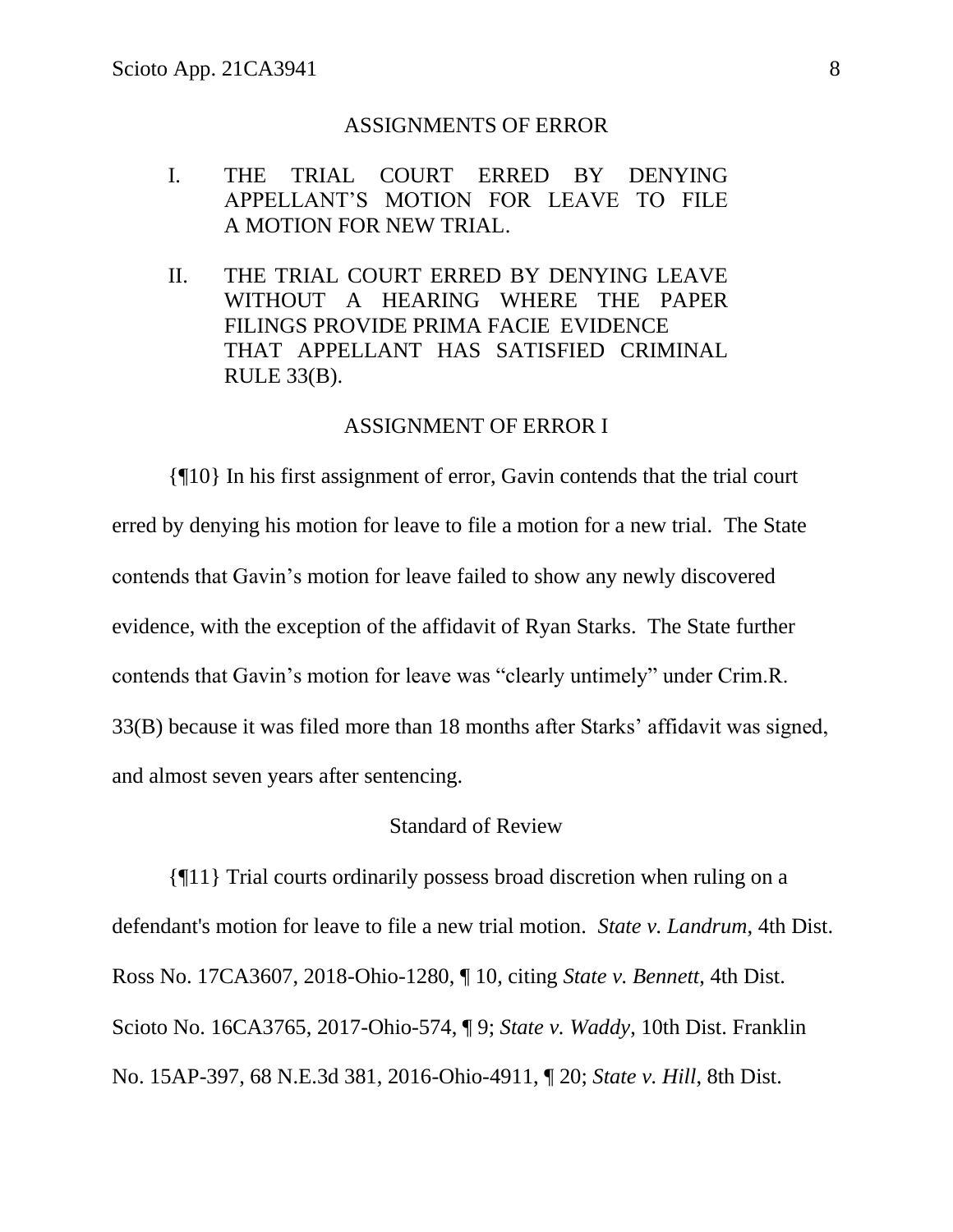Cuyahoga No. 102083, 2015-Ohio-1652, ¶ 16, citing *State v. McConnell*, 170 Ohio App.3d 800, 2007-Ohio-1181, 869 N.E.2d 77, ¶ 19 (2nd Dist.); *State v. Clumm*, 4th Dist. Athens No. 08CA32, 2010-Ohio-342, ¶ 14; *State v. Pinkerman*, 88 Ohio App.3d 158, 160, 623 N.E.2d 643 (4th Dist. 1993). An "abuse of discretion" means that the court acted in an " 'unreasonable, arbitrary, or unconscionable' " manner or employed " 'a view or action that no conscientious judge could honestly have taken.' " *State v. Kirkland*, 140 Ohio St.3d 73, 2014-Ohio-1966, 15 N.E.3d 818, ¶ 67, quoting *State v. Brady*, 119 Ohio St.3d 375, 2008-Ohio-4493, 894 N.E.2d 671, ¶ 23. *See also Landrum, supra*, at ¶ 10. A trial court generally abuses its discretion when it fails to engage in a " 'sound reasoning process.' " *State v. Morris*, 132 Ohio St.3d 337, 2012-Ohio-2407, 972 N.E.2d 528, ¶ 14, quoting *AAAA Ents., Inc. v. River Place Community Urban Redevelopment Corp.*, 50 Ohio St.3d 157, 161, 553 N.E.2d 597 (1990). Additionally, "[a]buse-of-discretion review is deferential and does not permit an appellate court to simply substitute its judgment for that of the trial court." *State v. Darmond*, 135 Ohio St.3d 343, 2013- Ohio-966, 986 N.E.2d 971, ¶ 34.

{¶12} Further, as this Court previously observed in *Landrum*, "[w]e are mindful, however, that no court has the authority, within its discretion, to commit an error of law." *Landrum* at ¶ 10, citing *State v. Boone*, 2017-Ohio-843, 85 N.E.3d 1227, ¶ 9 (10th Dist.), in turn citing *State v. Moncrief*, 10th Dist. No.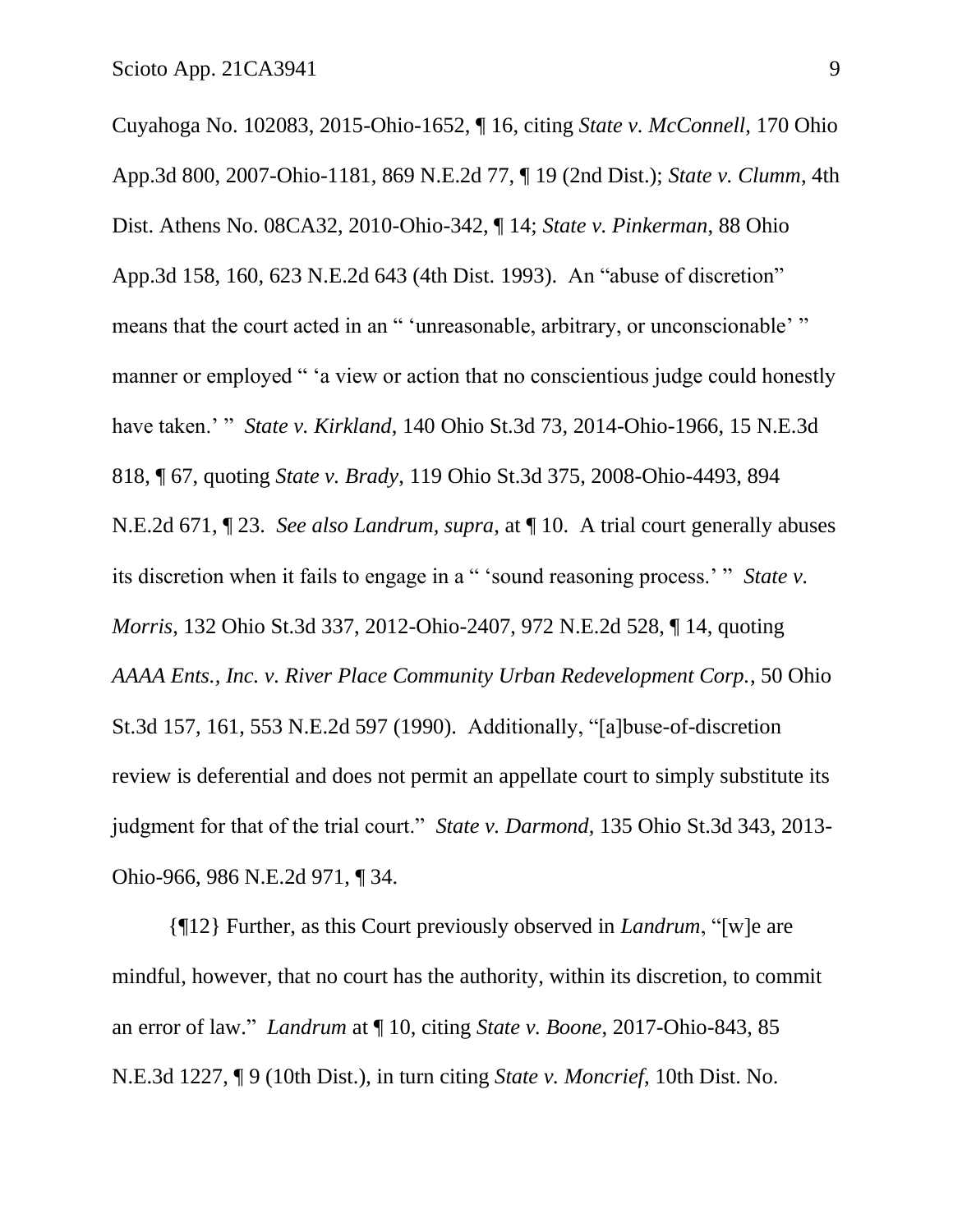13AP-391, 2013-Ohio-4571, ¶ 7. *See also 2–J Supply Co. Inc. v. Garrett &* 

*Parker, LLC*, 4th Dist. Highland No. 13CA29, 2015-Ohio-2757, ¶ 9. Moreover,

"when the trial court's order contains an error of law in misconstruing or

misapplying the law, then the appellate court reviews the matter de novo." *State v.* 

*McKnight*, 4th Dist. Vinton No. 20CA721, -- N.E.3d --, 2021-Ohio-2673, ¶ 25,

citing *State v. Wright*, 2017-Ohio-9041, 101 N.E.3d 496, ¶ 25 (4th Dist.).

# Legal Analysis

{¶13} Gavin challenges the trial court's denial of his motion for leave to file

a motion for a new trial. Gavin lists several issues/assertions under this assignment

of error as follows:

- A. Crim.R. 33(B) does not contain any time requirement for the discovery of new evidence.
- B. Crim.R. 33(B) does not contain any time requirement for requesting leave after the discovery of new evidence.
- C. A non-textual post-discovery timing requirement works against the policies it purports to advance: it encourages frivolous filings, fails to screen meritorious claims, and fails to prevent any actual harm to any party.
	- 1. As a matter of public policy, the *Stansberry* standard is unnecessary and counterproductive.
	- 2. If the Court chooses to adopt an additional procedural barrier on to Crim.R. 33(B), it should model that procedure after the burden-shifting approach to preindictment delays.
- D. Imposing an additional procedural barrier to Crim.R. 33 that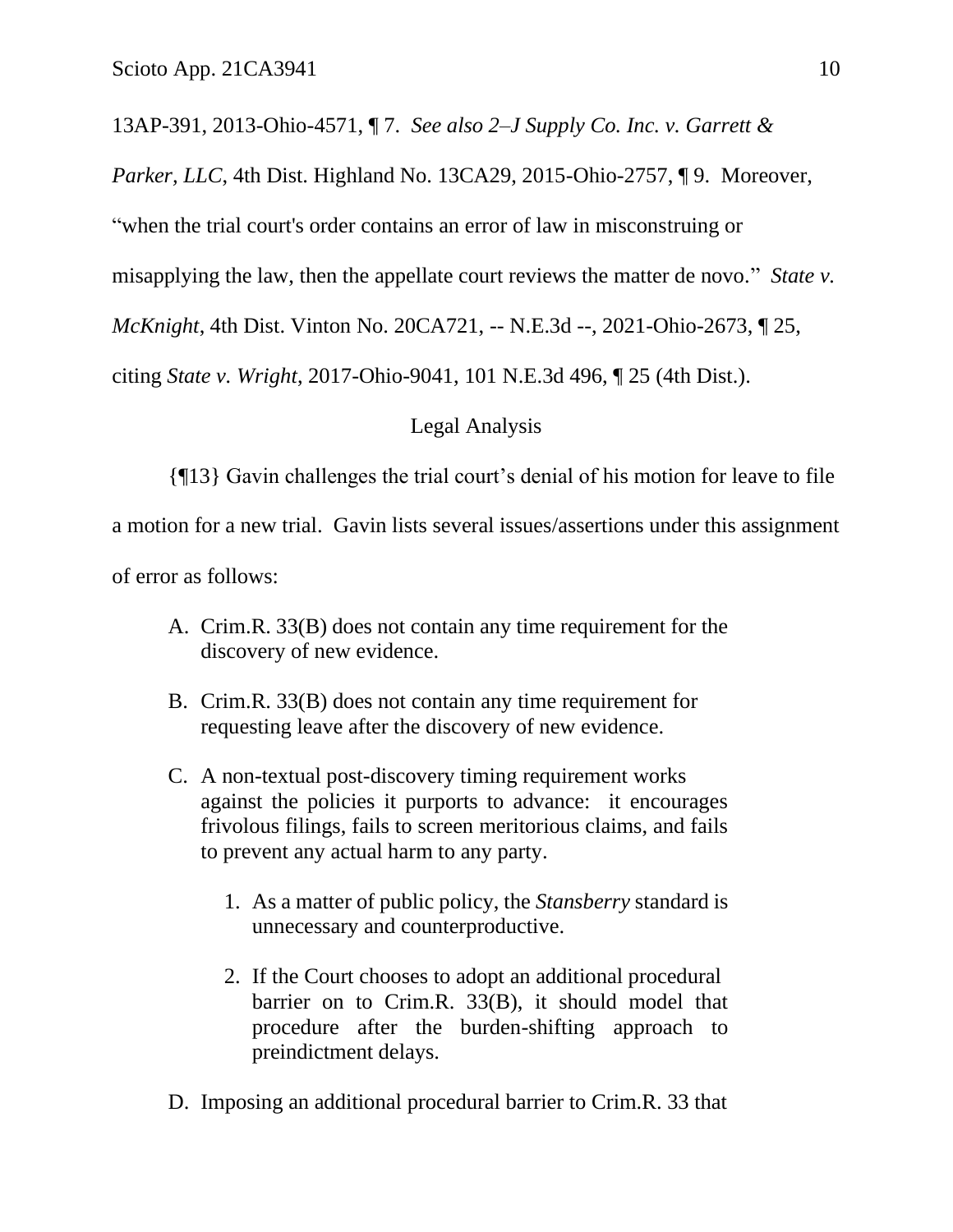requires defendants to disclose attorney-client communications and legal strategy violates a defendant's right to privileged communication, work product protections, and the right to access courts under the U.S. and Ohio Constitutions.

E. Mr. Gavin requested leave to file a motion for new trial with reasonable diligence after having discovered the evidence, given the circumstances of the case.

{¶14} Here, Gavin filed his most recent motion for leave to file a motion for new trial on November 12, 2020. His motion for leave asserted he was unavoidably prevented from discovering new evidence to timely file his new trial motion. The motion primarily relied upon the affidavit of Ryan Starks, which was dated May 6, 2019. Gavin claimed that the affidavit provided by Starks contained a firsthand account of how Starks, Lofton and Woods packaged and planted heroin in Gavin's girlfriend's vehicle as part of a scheme to reduce Lofton's sentence on pending drug trafficking charges. Gavin explained that six years after his conviction, he saw Starks, who was also in prison, and that Starks informed him about what happened because his conscience had been bothering him. Gavin asserted in his motion for leave that he could not have uncovered Starks' testimony within 120 days of his conviction, as "he had no way of independently discovering who had direct knowledge that the heroin was planted."

{¶15} With respect to the delay between obtaining the affidavit on May 6, 2019, and filing his motion for leave on November 12, 2020, Gavin explained that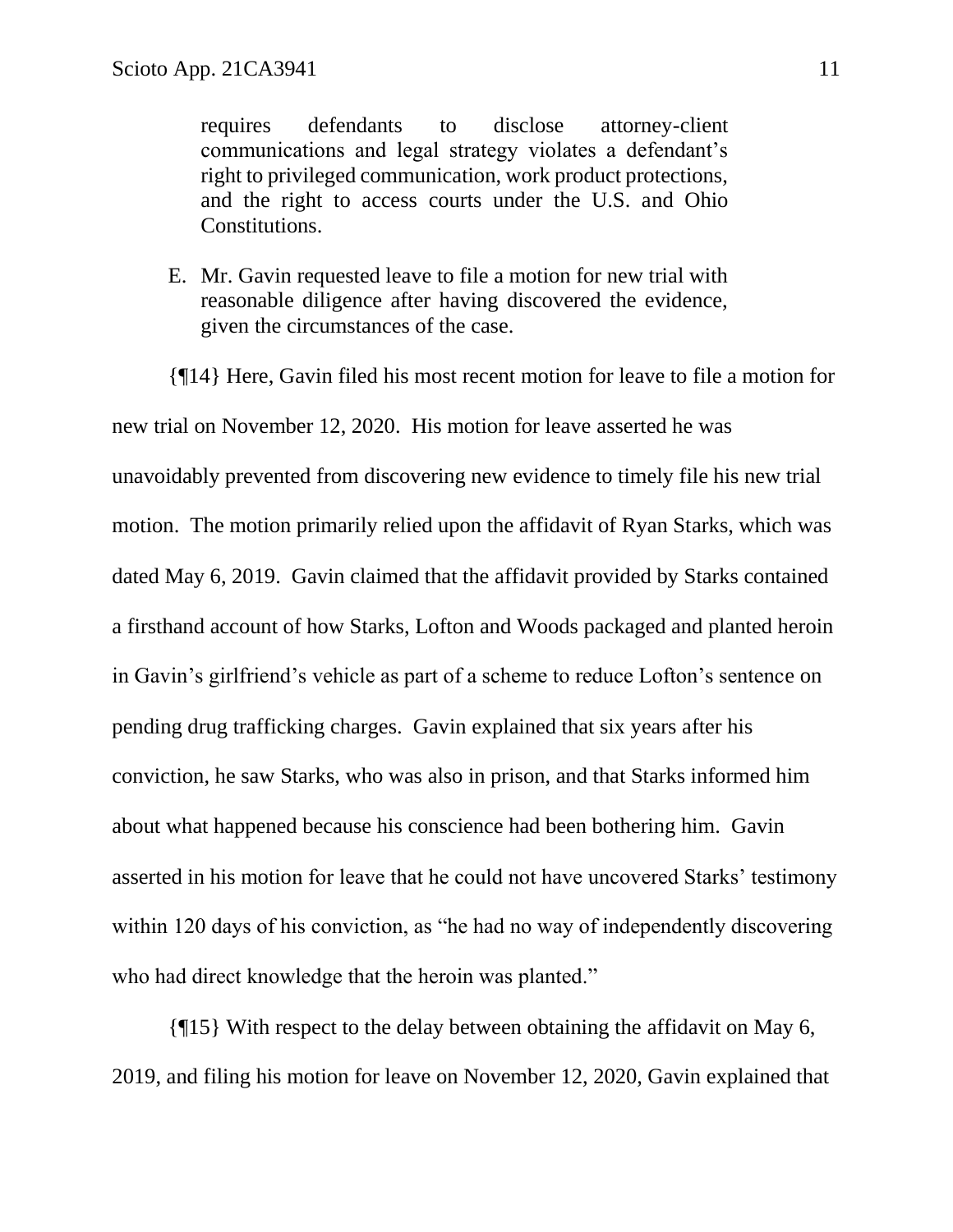upon obtaining Starks' statement, the Ohio Innocence Project "conducted a diligent investigation into the newly discovered evidence," which included sending public records requests to obtain contemporary police reports from the Portsmouth Police Department and Scioto County Prosecutor's Office. He further asserted that the public records requests continued through 2019 until the Covid-19 pandemic caused significant disruptions in the courts and the University of Cincinnati (where the Ohio Innocence Project is located), in early 2020.

 $\{\P16\}$  Crim.R. 33 governs new trials and provides in section (A)(6) as follows:

(A) A new trial may be granted on motion of the defendant for any of the following causes affecting materially his substantial rights:

\* \* \*

(6) When new evidence material to the defense is discovered which the defendant could not with reasonable diligence have discovered and produced at the trial. When a motion for a new trial is made upon the ground of newly discovered evidence, the defendant must produce at the hearing on the motion, and in support thereof, the affidavits of the witnesses by whom such evidence is expected to be given, and if time is required by the defendant to procure such affidavits, the court may postpone the hearing of the motion for such length of time as is reasonable under all the circumstances of the case. The prosecuting attorney may produce affidavits or other evidence to impeach the affidavits of such witnesses.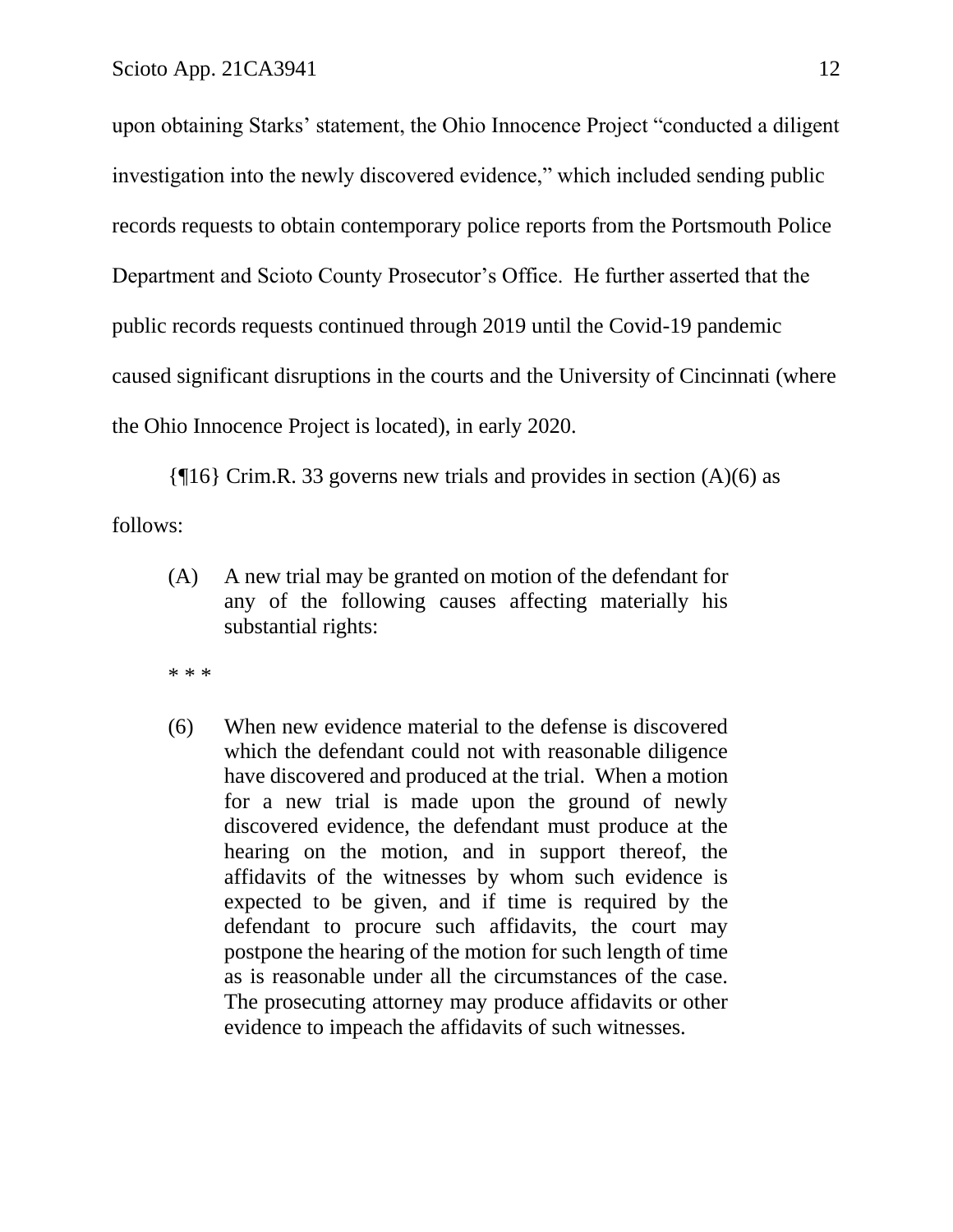{¶17} Further, section (B) of Crim.R. 33 provides, in pertinent part, as

follows:

Motions for new trial on account of newly discovered evidence shall be filed within one hundred twenty days after the day upon which the verdict was rendered, or the decision of the court where trial by jury has been waived. If it is made to appear by clear and convincing proof that the defendant was unavoidably prevented from the discovery of the evidence upon which he must rely, such motion shall be filed within seven days from an order of the court finding that he was unavoidably prevented from discovering the evidence within the one hundred twenty day period.

{¶18} "The requirement of clear and convincing evidence puts the burden on the defendant to prove he was unavoidably prevented from discovering the evidence in a timely manner." *Waddy*, *supra*, at ¶ 19, citing *State v. Rodriguez-Baron*, 7th Dist. Mahoning No. 12-MA-44, 2012-Ohio-5360, ¶ 11. "Clear and convincing evidence is 'that measure or degree of proof which is more than a mere "preponderance of the evidence," but not to the extent of such certainty as is required "beyond a reasonable doubt" in criminal cases, and which will produce in the mind of the trier of facts a firm belief or conviction as to the facts sought to be established.' " *State ex rel. Cincinnati Enquirer v. Deters*, 148 Ohio St.3d 595, 2016-Ohio-8195, 71 N.E.3d 1076, ¶ 19, quoting *Cross v. Ledford*, 161 Ohio St. 469, 120 N.E.2d 118, paragraph three of the syllabus (1954). Further, we explained in *State v. Chambers* as follows: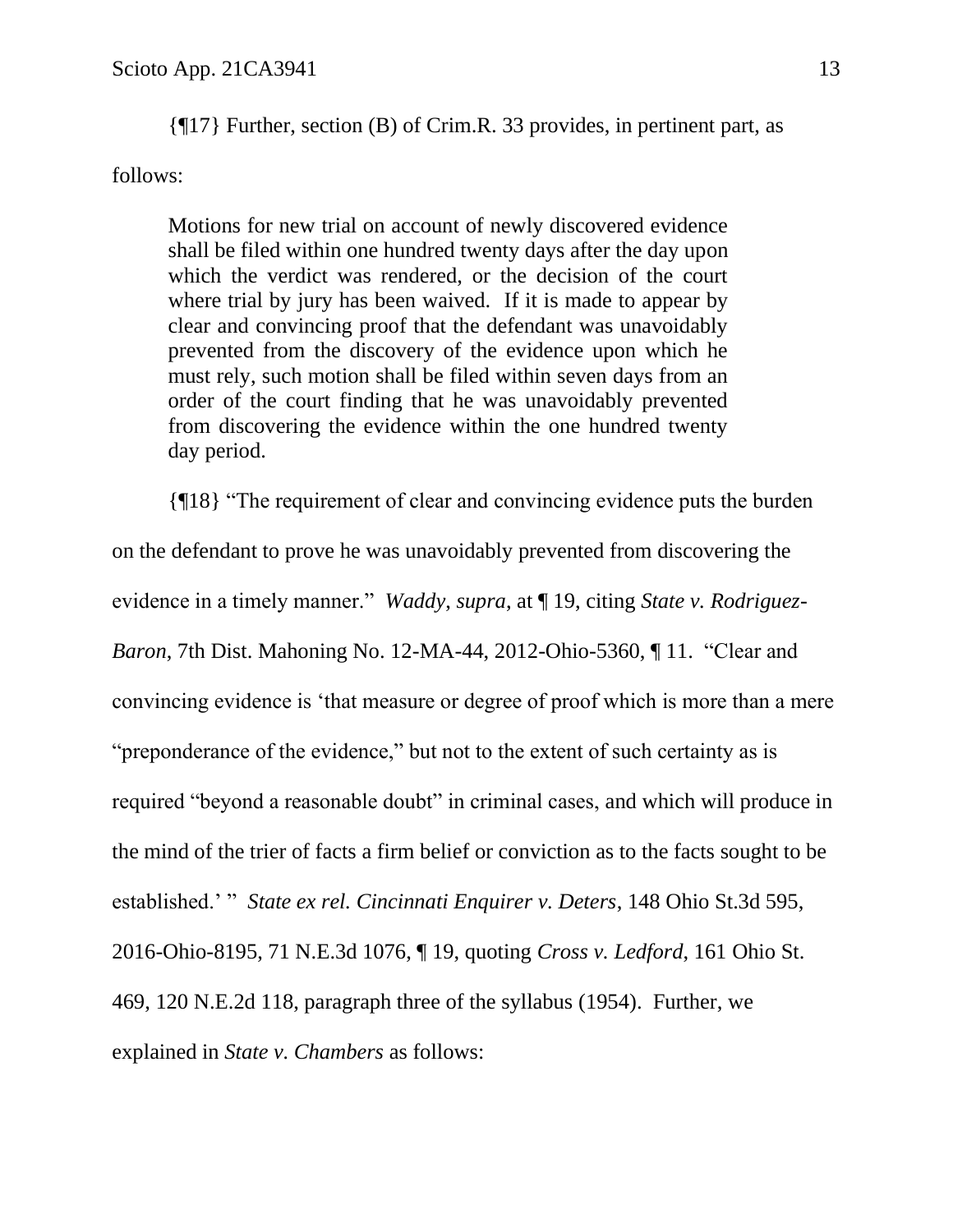"A party is 'unavoidably prevented' from filing a motion for a new trial if the party had no knowledge of the existence of the ground supporting the motion and could not have learned of that existence within the time prescribed for filing the motion in the exercise of reasonable diligence."

*State v. Chambers*, 4th Dist. Adams No. 20CA1125, 2021-Ohio-3388, ¶ 12, quoting *State v. Hoover-Moore*, 2015-Ohio-4863, 50 N.E.3d 1010, ¶ 13 (10th Dist.), in turn quoting *State v. Berry*, 10th Dist. Franklin No. 06AP-803, 2007- Ohio-2244, ¶ 19; *State v. Seal*, 2017-Ohio-116, 75 N.E.3d 1035, ¶ 10 (4th Dist.).

{¶19} As discussed in *Chambers*, this Court and other courts "have determined that a defendant must file the motion for leave to file a delayed new trial motion within a reasonable time after the evidence is discovered." *Chambers* at ¶ 14, citing *Gavin III* at ¶ 16 and *Seal*, *supra*, at ¶ 12; *State v. Griffith*, 11th Dist. Trumbull No. 2005-T-0038, 2006-Ohio-2935, ¶ 15; *State v. Cleveland*, 9th Dist. Lorain No. 08CA009406, 2009-Ohio-397, ¶ 49. In *Chambers*, we acknowledged that "[i]n determining whether a defendant filed the motion for leave within a reasonable time after the evidence is discovered, Crim.R. 33(B) does not provide a time limit." *Chambers* at ¶ 14. However, we further observed that in *Seal*, *supra*, this Court reasoned that

"[a]llowing the defendant to file a motion [for] leave [to file] a motion for a new trial at any time would frustrate the overall objective of the criminal rules in providing the speedy and sure administration of justice, simplicity in procedure, and the elimination of unjustifiable delay."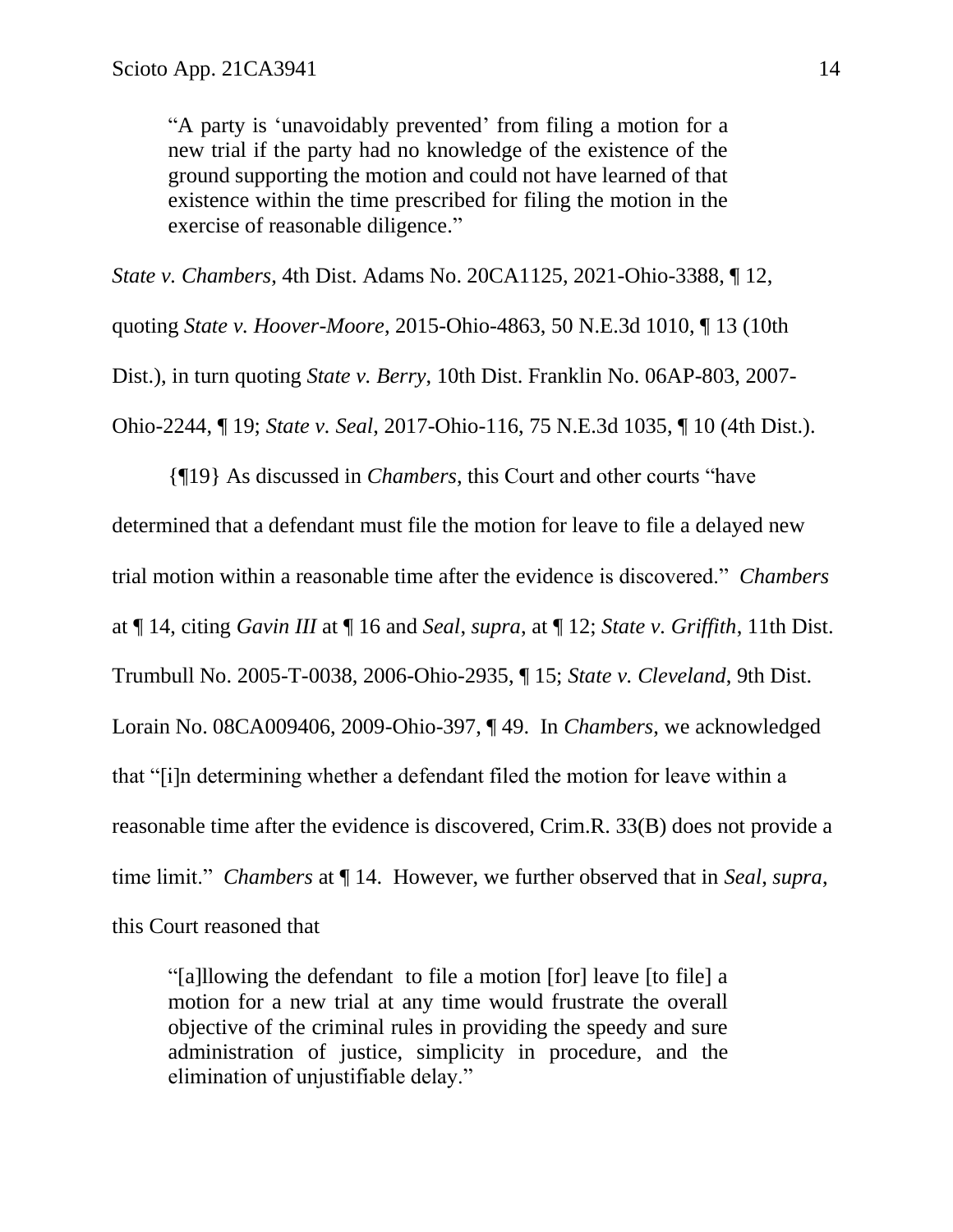*Chambers* at ¶ 14, quoting *Seal* at ¶ 12, in turn citing *State v. York*, 2d Dist. Greene No. 2000 CA 70, 2001 WL 332019, \*3-4 (Apr. 6, 2001).

{¶20} As will be discussed in more detail below, this Court's adoption of a "reasonableness" requirement in *State v. Seal* with respect to the amount of time that elapses between the discovery of new evidence and the filing of a motion for leave to file a motion for new trial based upon newly discovered evidence constituted a departure from prior precedent of this Court, which previously adhered to a strict reading of Crim.R. 33(B), and refused to impose a timeliness requirement that is not actually contained in the plain language of the rule. Moreover, as will also be discussed in more detail below, the Supreme Court of Ohio recently determined that because Crim.R. 33 contains no "deadline by which a defendant must seek leave to file a motion for a new trial based on the discovery of new evidence[,]" a trial court errs when it denies a motion for leave to file a motion for new trial based upon a defendant's failure to file the motion for leave within a reasonable time after the discovery of new evidence. *State v. Bethel*, Slip Opinion No. 2022-Ohio-783, ¶ 53, 58.

{¶21} Here, as set forth above, the record reveals that the trial court denied Gavin's motion for leave to file a motion for a new trial and it did so without providing Gavin with a hearing on his motion. In denying the motion for leave, the trial court stated as follows: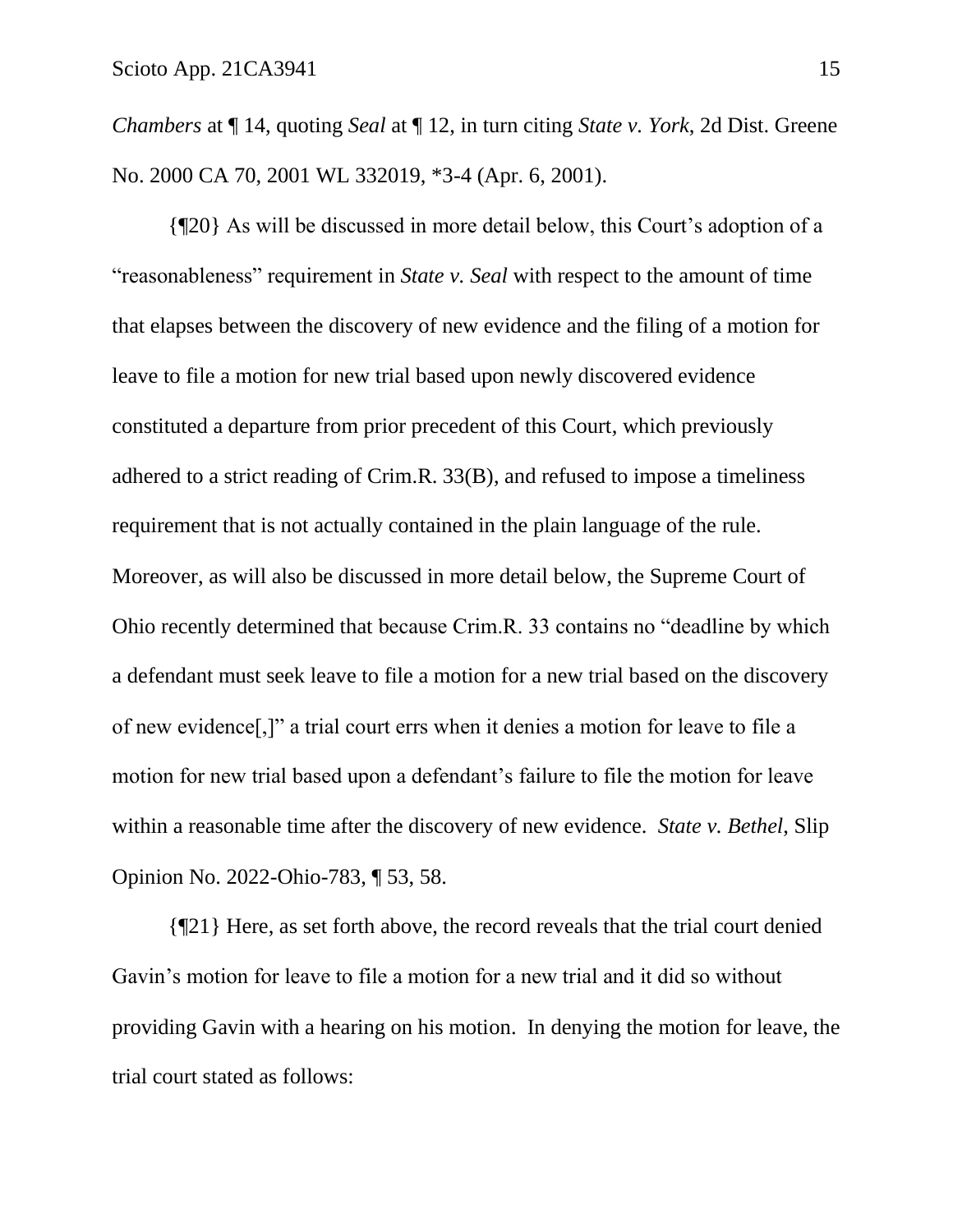\* \* \* [I]t is the FINDING of the Court that said Motion was not filed within a reasonable time pursuant to Crim.R. 33(B) and has not shown how he was *unavoidably delayed*. The Court FINDS said Motion was filed almost 7 years after sentencing; more than 18 months after this latest additional affidavit was made available to Defendant. Therefore, based upon the foregoing, it is the FINDING of the Court that Defendant's Motion is DENIED. (Emphasis added.)

{¶22} Thus, it appears that the trial court denied Gavin's motion for leave for three reasons. First, the trial court appears to have determined that the motion for new trial was untimely filed because it was filed "almost 7 years after sentencing." Second, it appears the trial court determined that the motion was untimely because more than 18 months had elapsed between obtaining the Starks affidavit and filing the motion for leave. Third, it appears the trial court based its decision on Gavin's failure to show "how he was unavoidably delayed."

{¶23} As stated, Crim.R. 33(B) requires that "[m]otions for new trial on account of newly discovered evidence shall be filed within one hundred twenty days after the day upon which the verdict was rendered, or the decision of the court where trial by jury has been waived." Clearly, filing the motion for leave almost seven years after sentencing exceeded the 120 day time limit contained in Crim.R. 33(B). However, Crim.R. 33(B)'s time limit contains an exception and allows filings beyond that time limit when "it is made to appear by clear and convincing proof that the defendant was unavoidably prevented from the discovery of the evidence upon which he must rely[.]" In such a case, the motion "shall be filed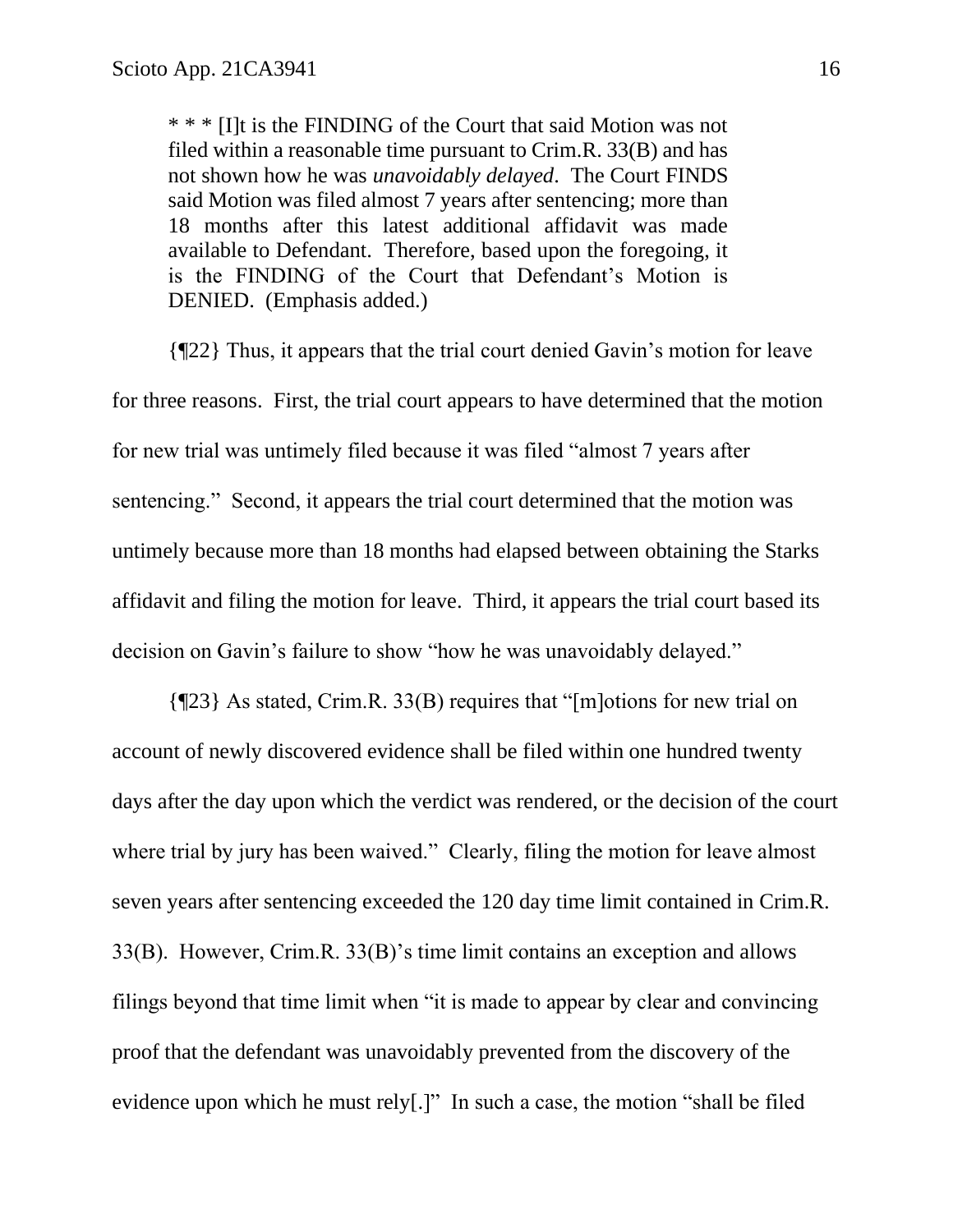within seven days from an order of the court finding that he was unavoidably prevented from discovering the evidence within the one hundred twenty day period." Crim.R. 33(B). Thus, the first question to be determined by the trial court is whether a defendant was "unavoidably prevented" from discovering the new evidence at issue, not whether the defendant was "unavoidably delayed" from filing a motion for leave. Here, there is no indication from the trial court's order that the court determined whether Gavin was unavoidably prevented from discovering the information contained in Starks' affidavit within 120 days of the jury verdict.

{¶24} Instead, a review of the trial court's order indicates that the trial court simply found that the motion for new trial was untimely because it was filed almost seven years after sentencing, without considering whether Gavin was "unavoidably prevented" from discovering the new evidence at issue, for purposes of determining whether he met the timely filing exception. The record before us demonstrates that Gavin argued at length in his motion for leave that he was unavoidably prevented from discovering the evidence at issue until six years after he was convicted. Because the trial court denied the motion simply because it was filed seven years after sentencing without considering whether the exception to the time limit applied (i.e., whether Gavin was unavoidably prevented from discovering the new evidence), the trial court erred.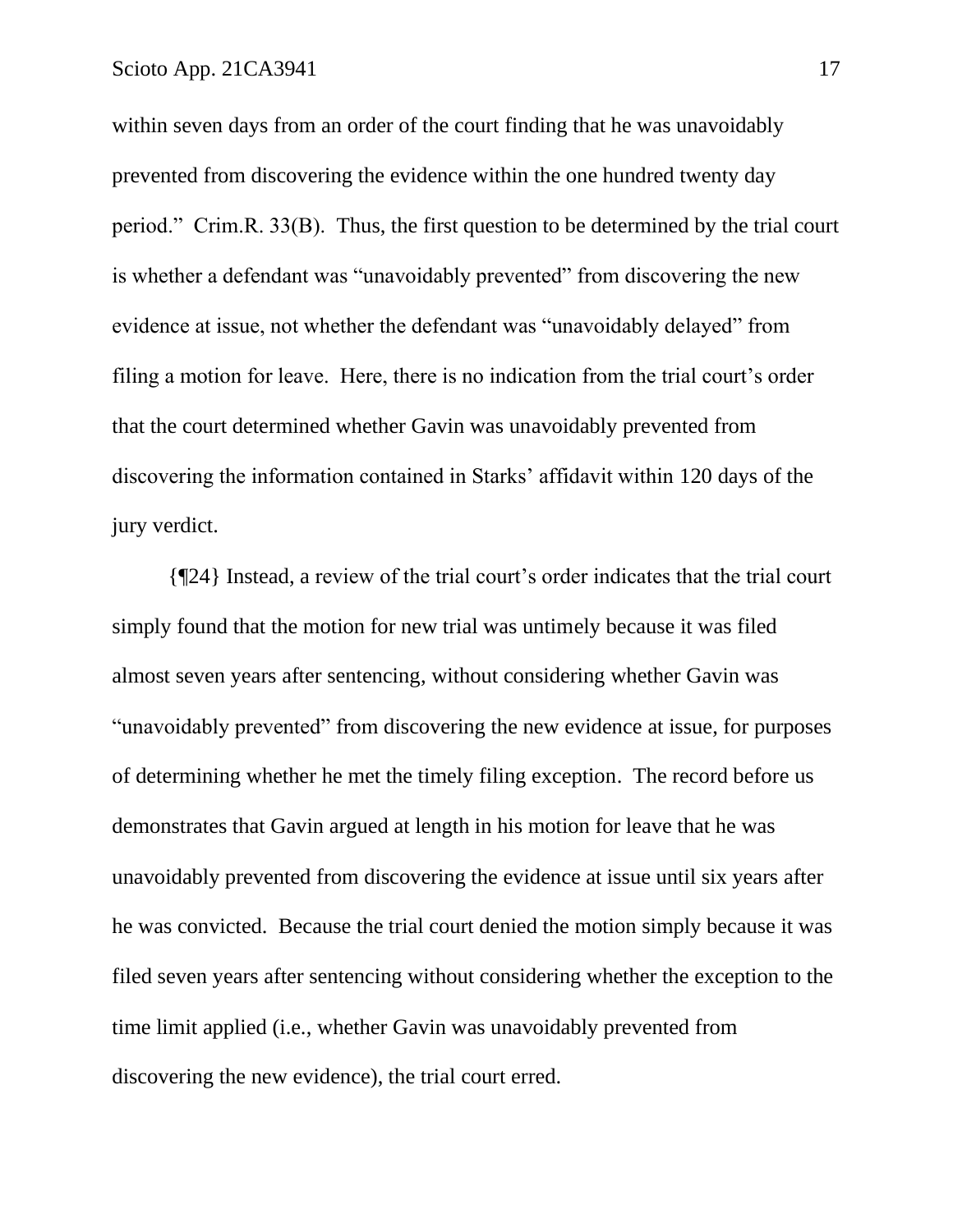{¶25} We find that the trial court further erred to the extent that it denied Gavin's motion for leave based upon its determination that 18 months between the discovery of the new evidence and the filing of the motion for leave constituted "unreasonable delay." As set forth above, the trial court stated that Gavin's motion "was not filed within a reasonable time pursuant to Crim.R. 33(B) and has not shown how he was *avoidably delayed*." (Emphasis added.) This statement is an obvious application of the reasonability requirement that has developed through case law, but which is not contained in Crim.R. 33(B). As set forth above, the Supreme Court of Ohio recently held that Crim.R. 33(B) "does not establish a timeframe in which a defendant must seek leave to file a motion for a new trial based on the discovery of new evidence[,]" and that trial courts' reliance on Crim.R. 1(B) and 57(B) to justify the imposition of a "reasonable-time filing requirement" was in error. *State v. Bethel*, supra, at ¶ 55. More specifically, the Court found as follows: 1) "Crim.R. 1(B) does not authorize the creation of a new requirement that has no foundation within Crim.R. 33(B) itself[;]" and 2) "Crim.R. 57(B) does not authorize a court to establish a new procedure when a rule of criminal procedure already governs." *Id.* at ¶ 56-57. Thus, the Court ultimately determined that "the court of appeals erred when it held that it was within the trial court's discretion to deny Bethel's motion for leave based on Bethel's failure to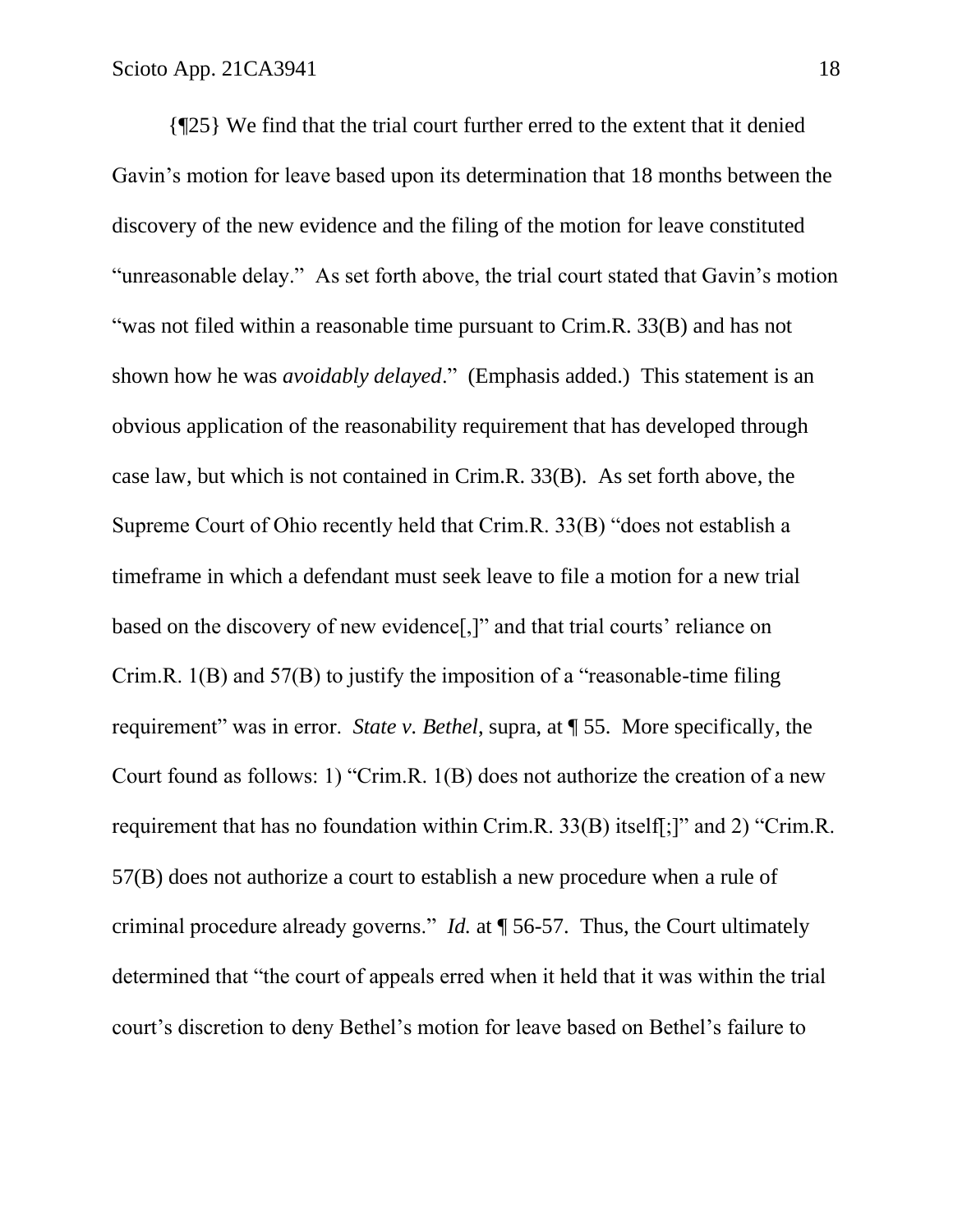file the motion within a reasonable time after discovering [the new evidence]." *Id.* at ¶ 58.

{¶26} Admittedly, this Court and several other appellate districts have constructed and imposed a reasonability requirement related to the length of time between the discovery of new evidence and the filing of a motion for leave to file a motion for new trial based upon newly discovered evidence. However, in light of the holding of *State v. Bethel*, we conclude this Court's recent adoption of the reasonability requirement in *State v. Seal*, *supra*, and its progeny was in error. We further note that *Seal's* adoption of the reasonability requirement constituted a departure from well-established prior precedent of this Court.

{¶27} For instance, in 2017, in *State v. Seal*, *supra*, this Court observed that other courts in Ohio had determined that defendants are required to file their motions for leave to file delayed motions for new trial "within a reasonable time" after discovering new evidence. *Seal* at ¶ 12. We further noted that the Eighth District had determined, in *State v. Stansberry*, as follows:

"A trial court must first determine if a defendant has met his burden of establishing by clear and convincing proof that he was unavoidably prevented from filing his motion for a new trial within the statutory time limits. If that burden has been met but there has been an undue delay in filing the motion after the evidence was discovered, the trial court must determine if that delay was reasonable under the circumstances or that the defendant has adequately explained the reason for the delay."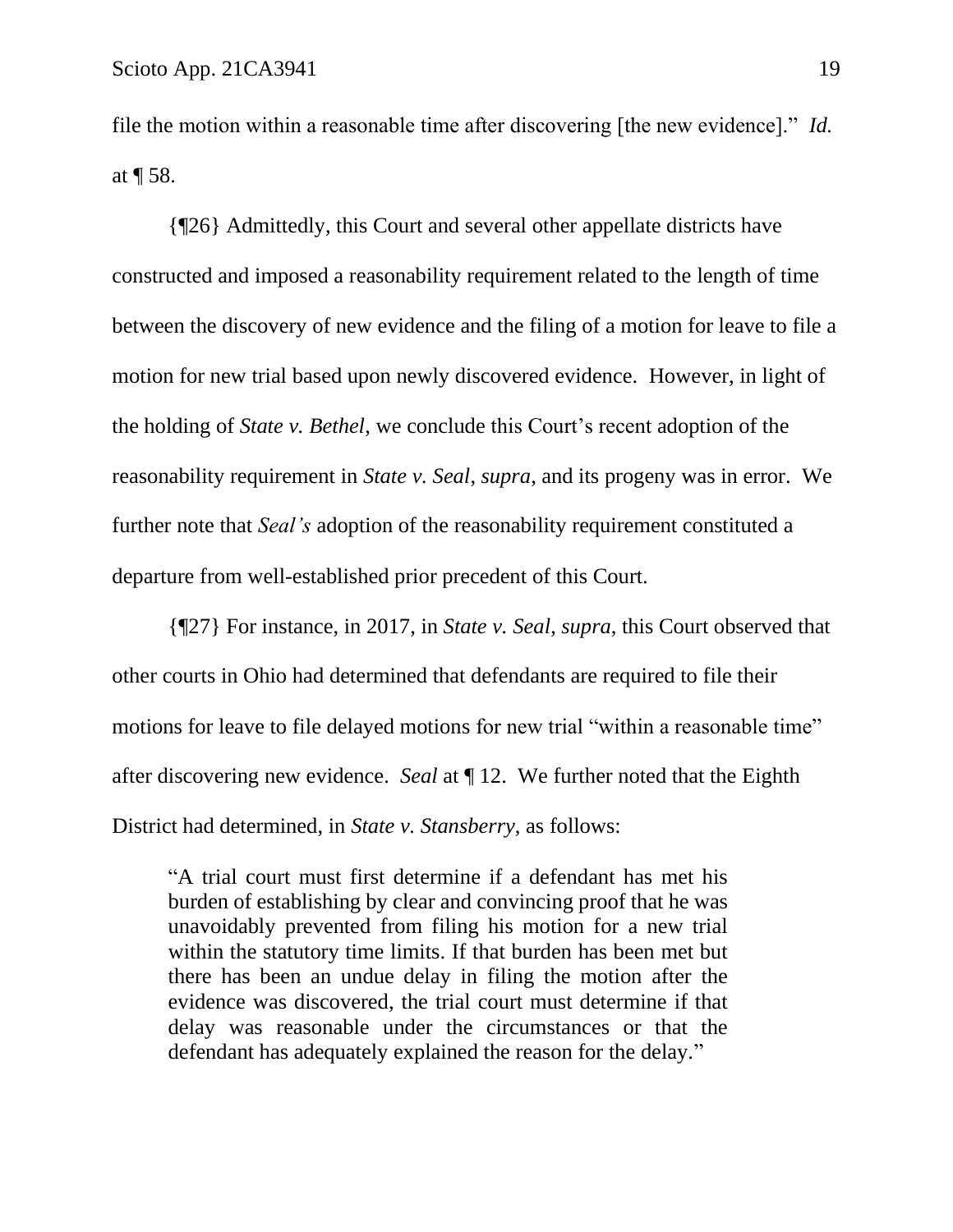*Seal* at ¶ 12, quoting *State v. Stansberry*, 8th Dist. Cuyahoga No. 71004, 1997 WL 626063, \*3.

This Court thereafter essentially went on to adopt a reasonability requirement with respect to the time frame in which a motion for leave must be filed after the new evidence upon which it is based is actually discovered. *Seal* at ¶ 12. In doing so, we failed to acknowledge prior precedent of this Court that was contrary to the imposition of such a requirement, nor did we acknowledge that the decision was a departure from our own prior precedent.

{¶28} Prior to the holding in *Seal* and its progeny, this Court routinely adhered to the position that "Criminal Rule 33 does not place a time restriction upon when motions applying for a court order finding avoidable prevention may be made[.]" *State v. Hunt*, 4th Dist. Scioto No. 1553, 1986 WL 6523, \*2. 1 Thereafter, in *State v. Pinkerman*, we rejected an argument by the state that Pinkerman failed to bring his motion for leave within a reasonable time because he waited six months after he discovered new evidence before he filed his motion for leave. *State v. Pinkerman*, *supra*, at 161. In rejecting the state's argument, we

<sup>&</sup>lt;sup>1</sup> In *Hunt*, this Court described the Crim.R 33 process as a "bifurcated procedure." *Hunt* at \*2. Step one of the bifurcated procedure involves a defendant filing a motion for leave to file a motion for new trial based upon newly discovered evidence that is supported by evidence demonstrating he or she was unavoidably prevented from discovering the new evidence within one hundred twenty days after the verdict was rendered. *Id.* If the trial court determines that the defendant was unavoidably prevented from timely filing the motion and therefore grants the motion for leave, then the defendant must actually file a motion for new trial within seven days of the trial court's order finding he was unavoidably prevented. *Id.* The defendant's motion for new trial must be supported by affidavit demonstrating the existence of newly discovered evidence. *Id.*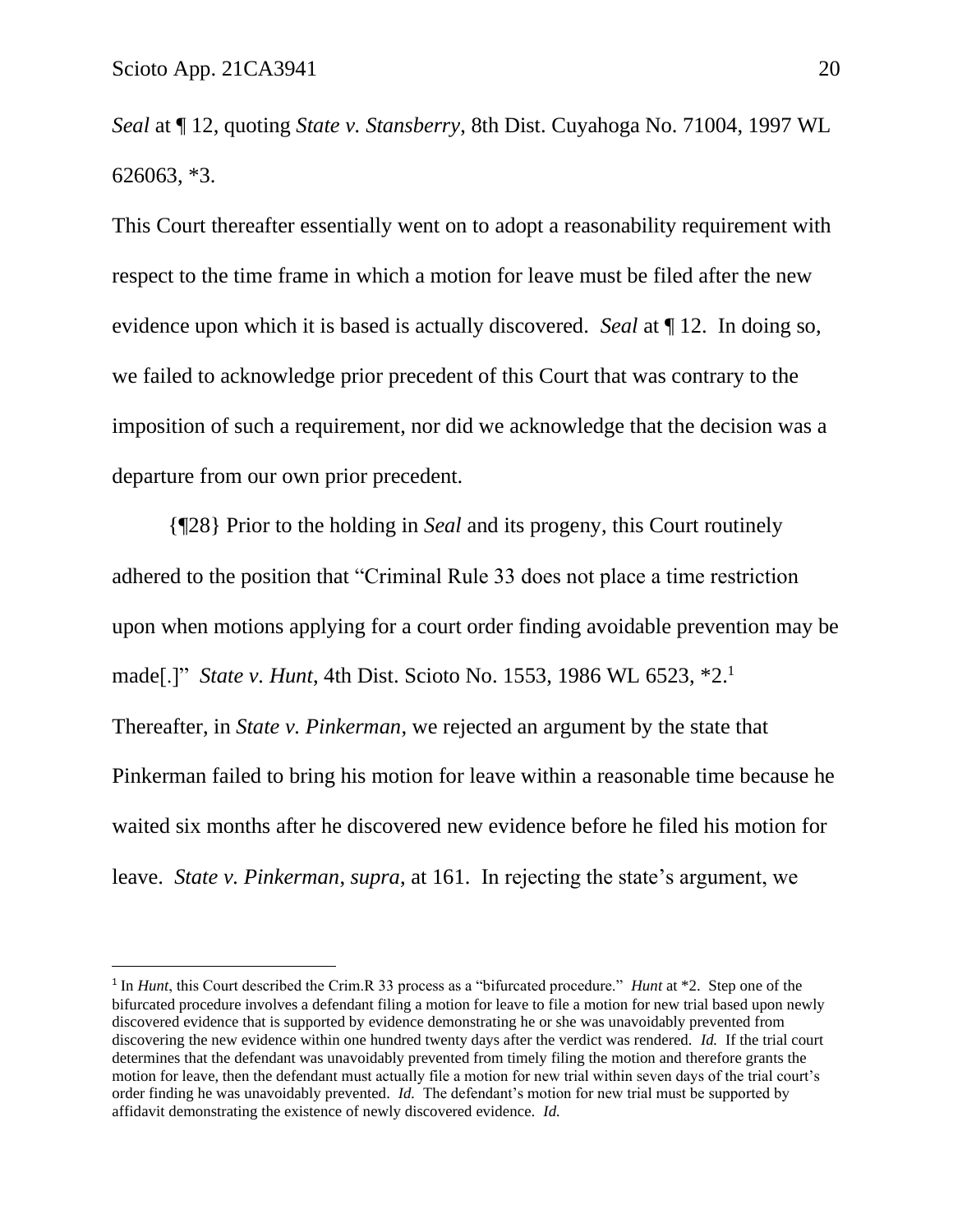relied upon the fact that Crim.R. 33(B) contains no time limit for the filing of a motion for leave to file a delayed motion for new trial. *Id.* We further found that "[t]he rule instead merely states that the trial court may not grant the motion for leave unless the trial court finds that the defendant was unavoidably prevented from discovering the new evidence within one hundred and twenty days from the day the jury rendered the verdict." *Id.* This Court went on to find that Pinkerman was, in fact, unavoidably prevented from discovering the new evidence within the specified time period and we therefore remanded the matter to the trial court to enter a judgment granting Pinkerman leave to file a motion for a new trial. *Id.*

{¶29} This stance remained the status quo in this district until the issuance of the decision in *State v. Seal*. *See e.g. State v. Clumm*, *supra*, at ¶ 21 (finding a delay of 445 days between the discovery of new evidence and the filing of a motion for leave was not a sufficient justification for denying the motion for leave, relying on *Pinkerman*); *State v. Hatton*, 4th Dist. Pickaway No. 11CA23, 2013- Ohio-475 (reversing the trial court's denial of Hatton's motion for leave, which the trial court had denied because there was a delay of nearly a year between the discovery of new evidence and the filing of the motion for leave). Importantly, in *Hatton*, we determined that *Pinkerman* was dispositive regarding the issue of whether Crim.R. 33(B) contained a time limit for the filing of a motion for leave to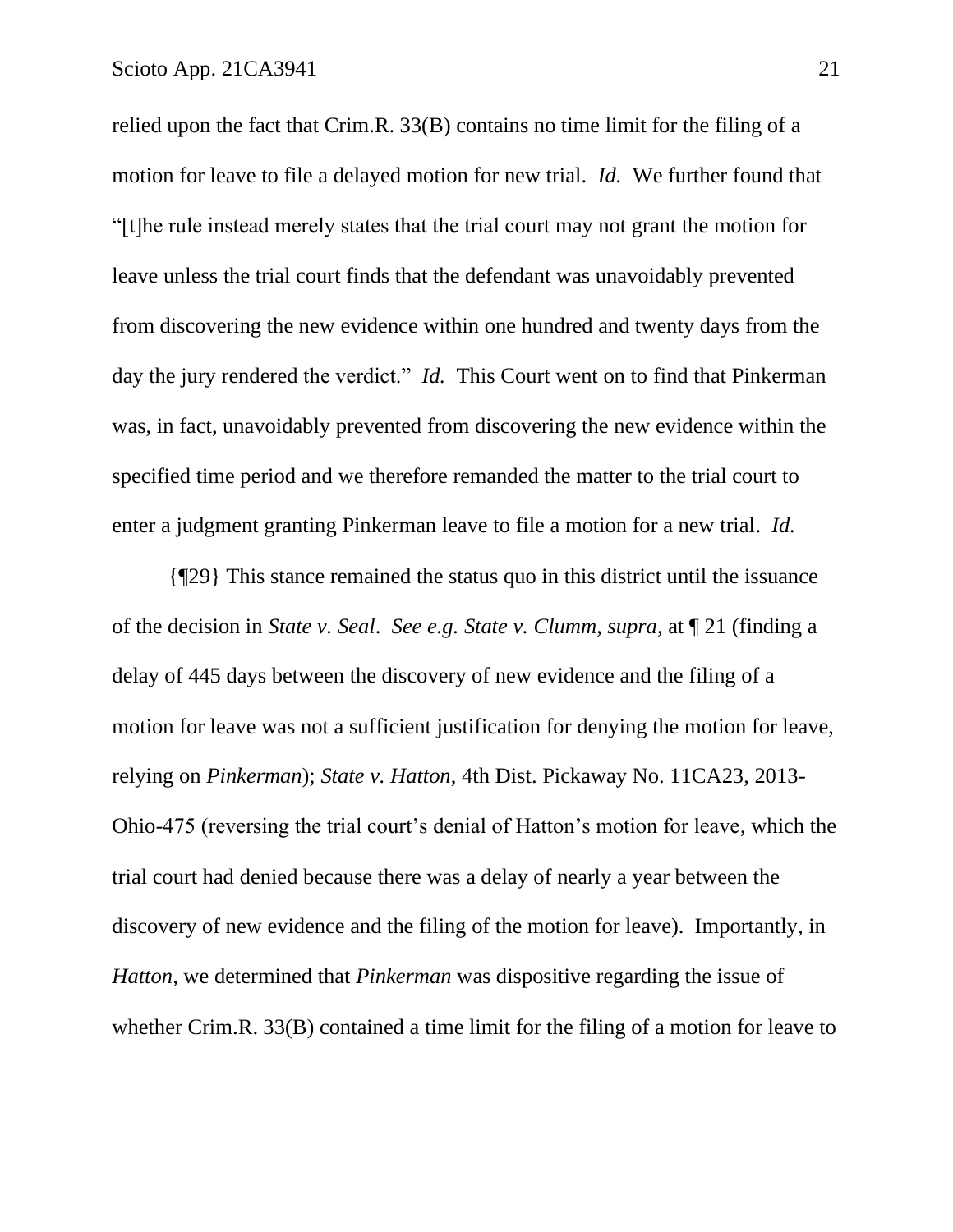file a motion for a new trial. *Id.* at ¶ 10. For example, we stated as follows in

#### *Hatton*:

Although some appellate districts have adopted this [reasonableness] standard, this view is not consistent with *Pinkerman*. Further, the State did not cite any authority to show the standard in this District has been altered in any manner since *Pinkerman*. At this juncture, we need not, and do not, determine whether to adopt such a standard in this case.

## *Id.* at ¶ 11-12.

{¶30} In *Hatton*, our decision was based, in part, on the fact that there was an eight-month delay between Hatton's discovery of the new evidence and the filing of his motion for leave, which timeframe we determined was consistent with the length of the delay in *Pinkerman*. *Id.* at 12. Our decision further acknowledged that the State argued an additional four months should be added to that timeframe because the Ohio Innocence Project had actually made Hatton aware of the existence of new evidence at an earlier date. *Id.* However, this Court rejected the State's argument that such a delay justified a departure from *Pinkerman*, especially where it was "not unreasonable for appellant to believe that his OIP counsel would act in his best interest." *Id.*

{¶31} After much research and review, it appears to this Court that the inquiry regarding whether a defendant should be granted leave to file a delayed motion for new trial has evolved from a question of whether the defendant was *unavoidably prevented* from the discovery of the new evidence within one hundred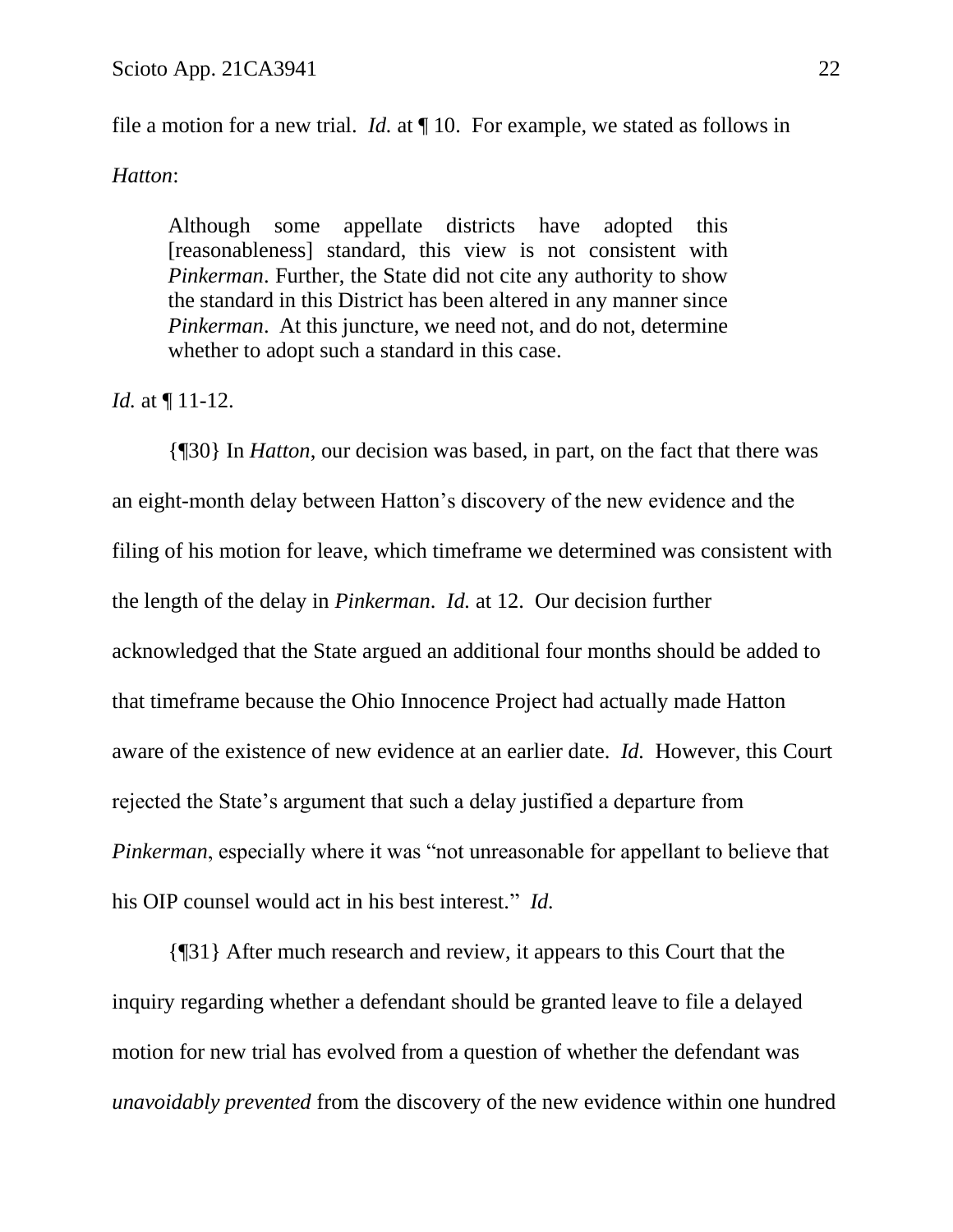twenty days after the verdict, to the question of whether the defendant was *unavoidably delayed* in filing his motion for leave after new evidence was discovered. The evolution of this inquiry is not supported by the rule. Moreover, and in light of *Bethel*, *supra*, we conclude that prior decisions of this Court, beginning with *Seal*, which departed from the prior precedent set forth in *Hunt*, *Pinkerman*, *Clumm* and *Hatton*, *supra*, (which rejected the imposition of a reasonability requirement not contained within Crim.R. 33(B)), were erroneously decided. Instead, we conclude that the first inquiry to be made by the trial court is whether the defendant has shown, by clear and convincing proof, that he or she was unavoidably prevented from discovering the evidence at issue within one hundred twenty days of the jury's verdict. If the answer is yes, then the motion for leave to file a motion for new trial should be granted. Here, as already stated, there is no indication from the trial court's order that it made a determination one way or the other regarding this threshold inquiry. This question must be answered before the trial court can proceed to the next step of the bifurcated procedure contained in Crim.R. 33(B). *See State v. Hunt*, *supra*, at \*2 (if the court determines that a defendant was unavoidably prevented from discovery of the new evidence within the Crim.R. 33 timeframe, and therefore grants leave to file a motion for new trial, the defendant must file a properly supported motion for new trial within seven days of the finding that he or she was unavoidably prevented from discovery). On the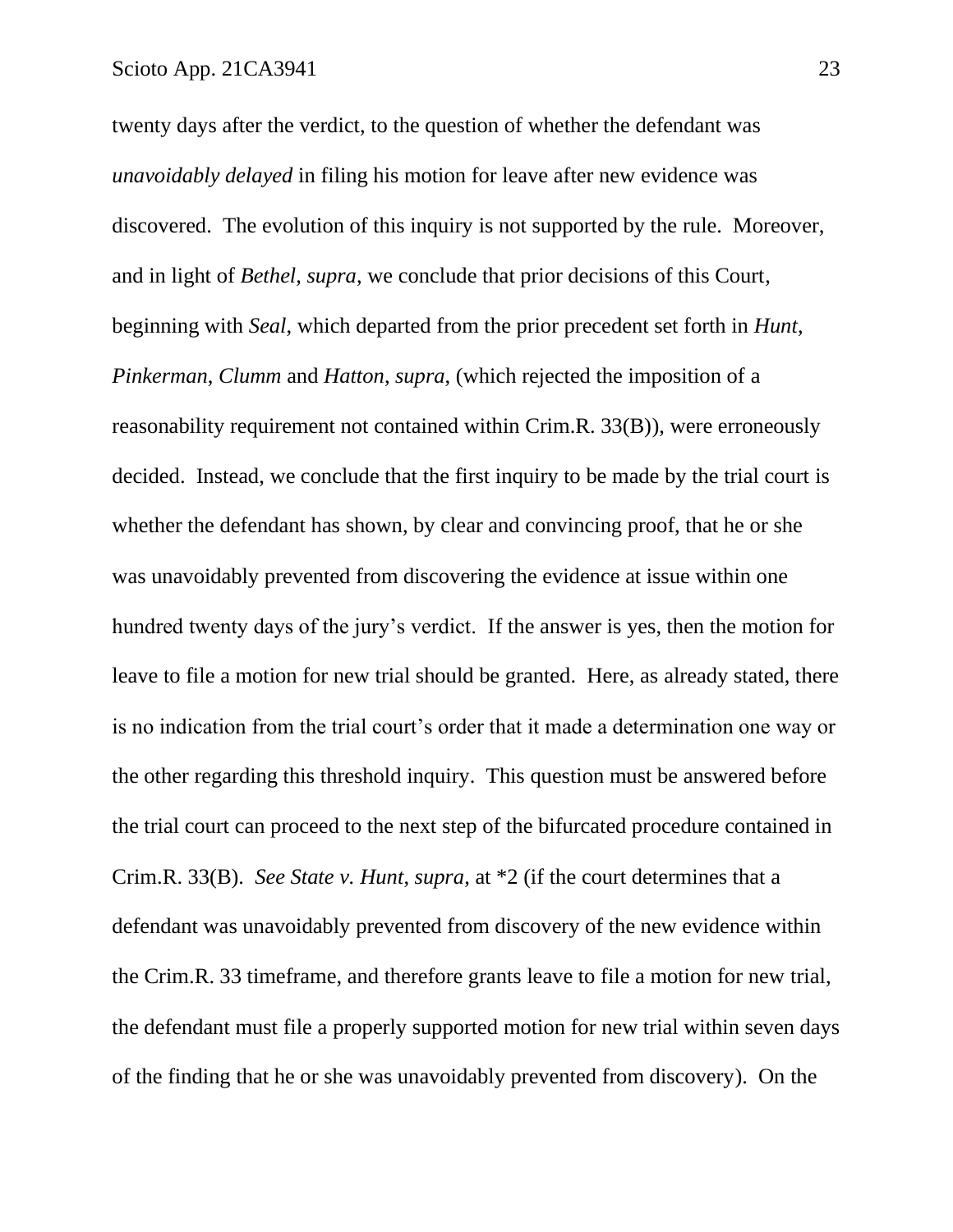other hand, the trial court may find that Gavin was not unavoidably prevented from discovery of the new evidence at issue herein. Either way, the trial court must make this threshold determination before moving forward.

{¶32} In summary, we agree with Gavin's first two assertions listed under his first assignment of error. Crim.R. 33(B) does not contain any time requirement for the discovery of new evidence. Further, as the Supreme Court of Ohio has made abundantly clear in *State v. Bethel*, *supra*, Crim.R. 33(B) does not contain any time requirement for requesting leave after the discovery of new evidence. Thus, we sustain Gavin's first assignment of error on these two grounds and we need not reach the remaining arguments raised under his first assignment of error. Accordingly, we reverse the judgment of the trial court denying Gavin's motion for leave to file a motion for new trial and we remand the matter with instructions to the trial court to first determine whether Gavin was unavoidably prevented from discovery of the evidence upon which his motion for leave is based, without regard to the amount of time that elapsed between the discovery of evidence and filing of his motion for leave.

### ASSIGNMENT OF ERROR II

{¶33} In his second assignment of error, Gavin contends that his paper filings provided prima facie evidence that he had satisfied the requirements of Crim.R. 33(B) and thus, that the trial court further erred by denying leave without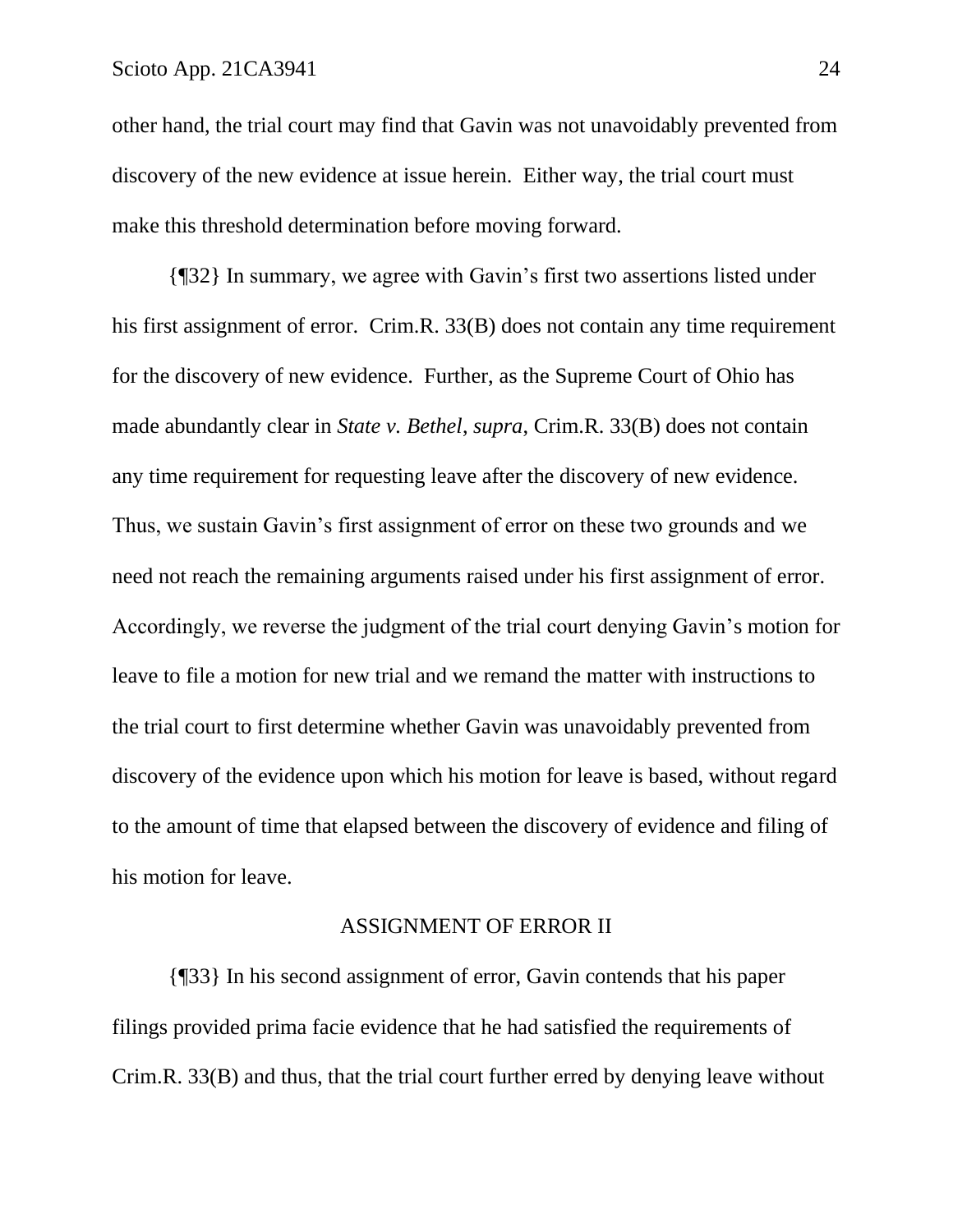affording him an evidentiary hearing. The State argues that Gavin's motion for leave was untimely filed, was barred by res judicata, and that "Crim.R. 33 in no way requires the trial court to conduct an evidentiary hearing." For the following reasons, we reject the argument raised under this assignment of error.

{¶34} We first address the State's contention that Gavin was not entitled to an evidentiary hearing on his motion for leave to file a motion for new trial based upon the doctrine of res judicata. We begin our analysis by noting that "res judicata may be applied to bar further litigation of issues that were raised previously or could have been raised previously in an appeal." *State v. Hatton*, *supra*, at ¶ 16, citing *State v. Perry*, 10 Ohio St.2d 175, 226 N.E.2d 104 (1967). In *Hatton*, we further recognized "that res judicata bars a motion for a new trial when the movant raised, or could have raised, that issue, in a prior action." *Hatton* at ¶ 16, citing *State v. Lofton*, 4th Dist. Pickaway No. 16CA8, 2017-Ohio-757, ¶ 16, in turn citing *State v. Vincent*, 4th Dist. Ross No. 03CA2713, 2003-Ohio-3998 (finding res judicata barred defendant from raising issues that could have been raised in a prior motion for a new trial or Crim.R. 32.1 motion). " ' "[R]es judicata promotes the principles of finality and judicial economy by preventing endless relitigation of an issue on which a defendant has already received a full and fair opportunity to be heard." ' " *Hatton* at ¶ 16, quoting *State v. Miller*, 4th Dist.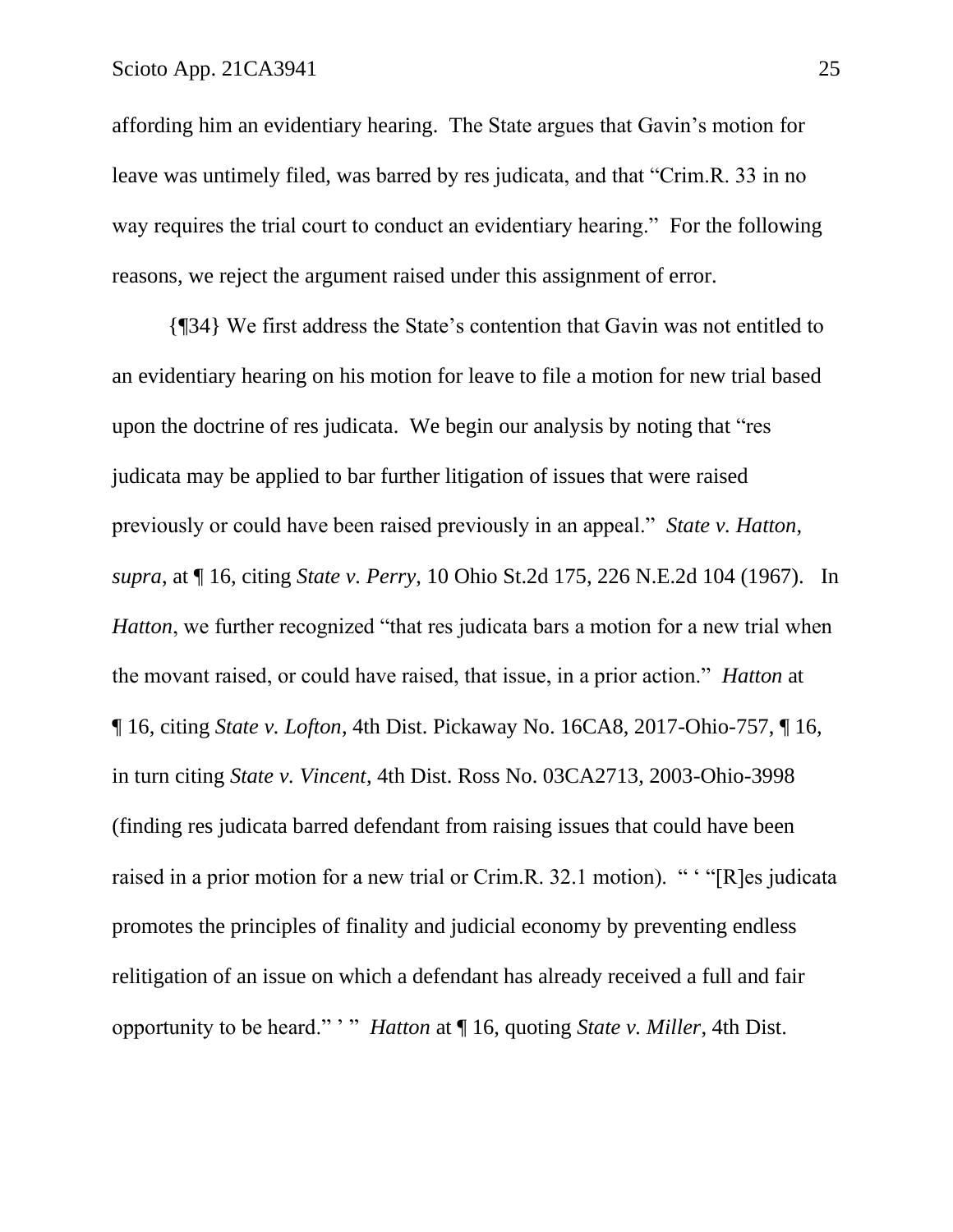Lawrence No. 11CA14, 2012-Ohio-1922, ¶ 5, in turn quoting *State v. Saxon*, 109 Ohio St.3d 176, 2006-Ohio-1245, 846 N.E.2d 824, ¶ 18.

{¶35} Here, we cannot conclude based upon the record before us that Gavin's motion for leave to file a motion for new trial, to the extent that it was based upon the affidavit of Ryan Starks, was barred by the doctrine of res judicata. The record indicates that Gavin did not base his first direct appeal, his petition for postconviction relief, or his first motion for leave to file a motion for new trial on any evidence related to or provided by Ryan Starks. Further, it does not appear from the record that Gavin could have previously raised any argument related to the evidence provided by Starks in any of his prior filings because Starks had not yet come forward. Thus, contrary to the State's argument, Gavin's motion for leave to file a motion for new trial based upon newly discovered evidence, the basis of which is the affidavit of Ryan Starks, is not barred by the doctrine of res judicata.

{¶36} Having determined that Gavin's motion for leave was not barred by res judicata, we next consider the proper standard of review that must be applied when reviewing a trial court's decision on whether to hold an evidentiary hearing when considering a motion for leave to file a motion for new trial. On this particular question, this Court has explained as follows:

"[A]n appellate court applies an abuse of discretion standard of review to (1) a trial court's decision whether to conduct an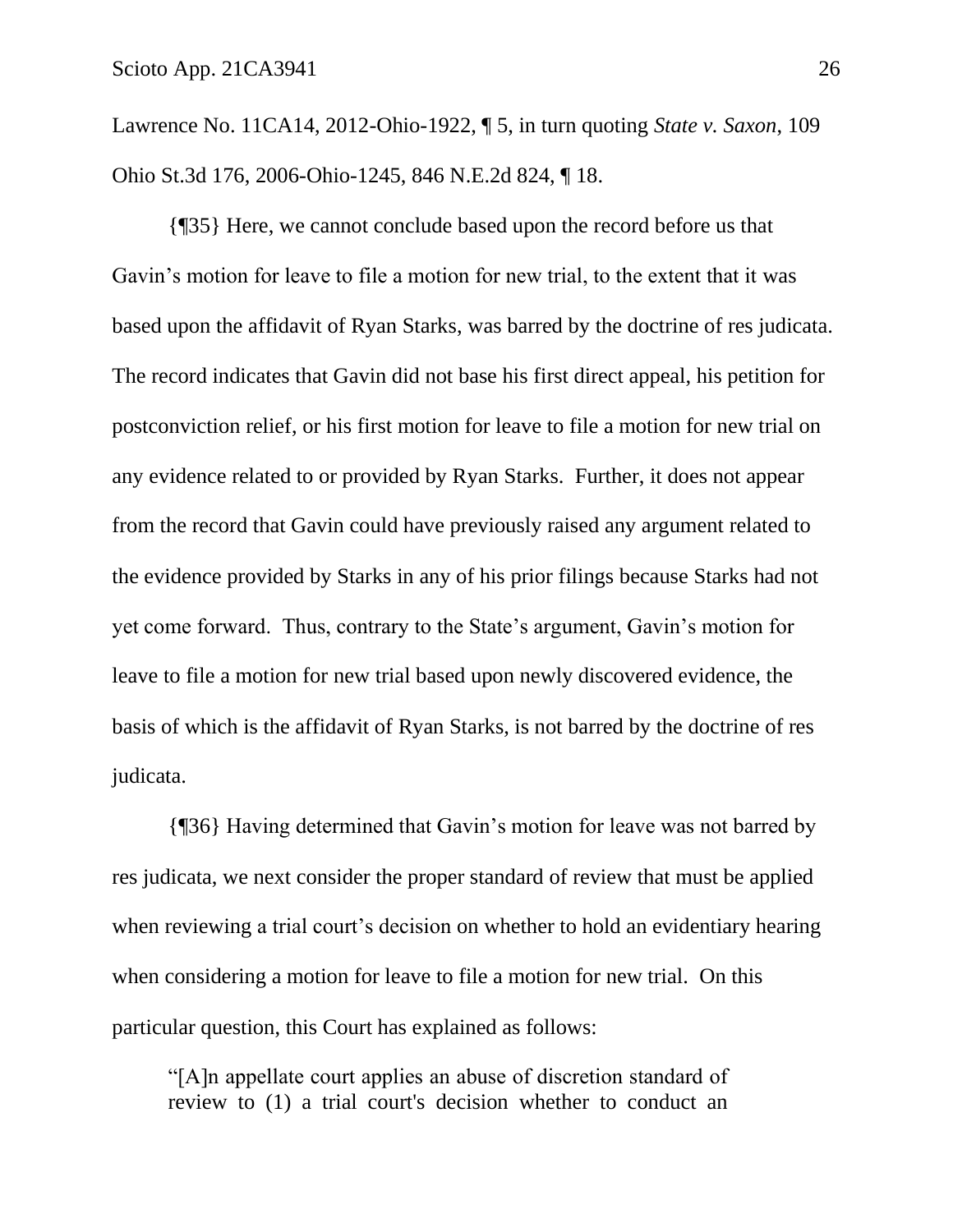evidentiary hearing on a motion for leave to file a delayed motion for new trial; and (2) its ultimate decision to grant or deny the underlying motion for new trial."

*State v. Hatton*, *supra*, at ¶ 13, quoting *State v. Seal*, *supra*, at ¶ 9, in turn citing

*State v. Hoover-Moore, supra, at*  $\P 14$ . Further, this Court explained in *State v.* 

*Chambers*, *supra*, as follows:

A criminal defendant is "only entitled to a hearing on a motion for leave to file a motion for a new trial if he submits documents which, on their face, support his claim that he was unavoidably prevented from timely discovering the evidence at issue."

*Chambers* at ¶ 24, quoting *State v. McConnell*, 170 Ohio App.3d 800, 2007-Ohio-

1181, ¶ 7 (2d Dist.).

{¶37} Here, as set forth above, it appears from the record that the trial court denied Gavin's motion for leave as being untimely filed, without reaching the merits of the motion and without holding an evidentiary hearing. As part of our disposition of Gavin's first assignment of error, we reversed the judgment of the trial court denying Gavin's motion for leave to the extent it determined the motion for leave was untimely filed without going a step further and determining whether Gavin met the exception to the timely-filing requirement. As the trial court did not reach the merits of the motion for leave, but rather denied it based upon its determination that the motion for leave was untimely filed, we cannot conclude that the trial court abused its discretion in failing to hold an evidentiary hearing. On remand, however, consistent with the reasoning set forth above, the trial court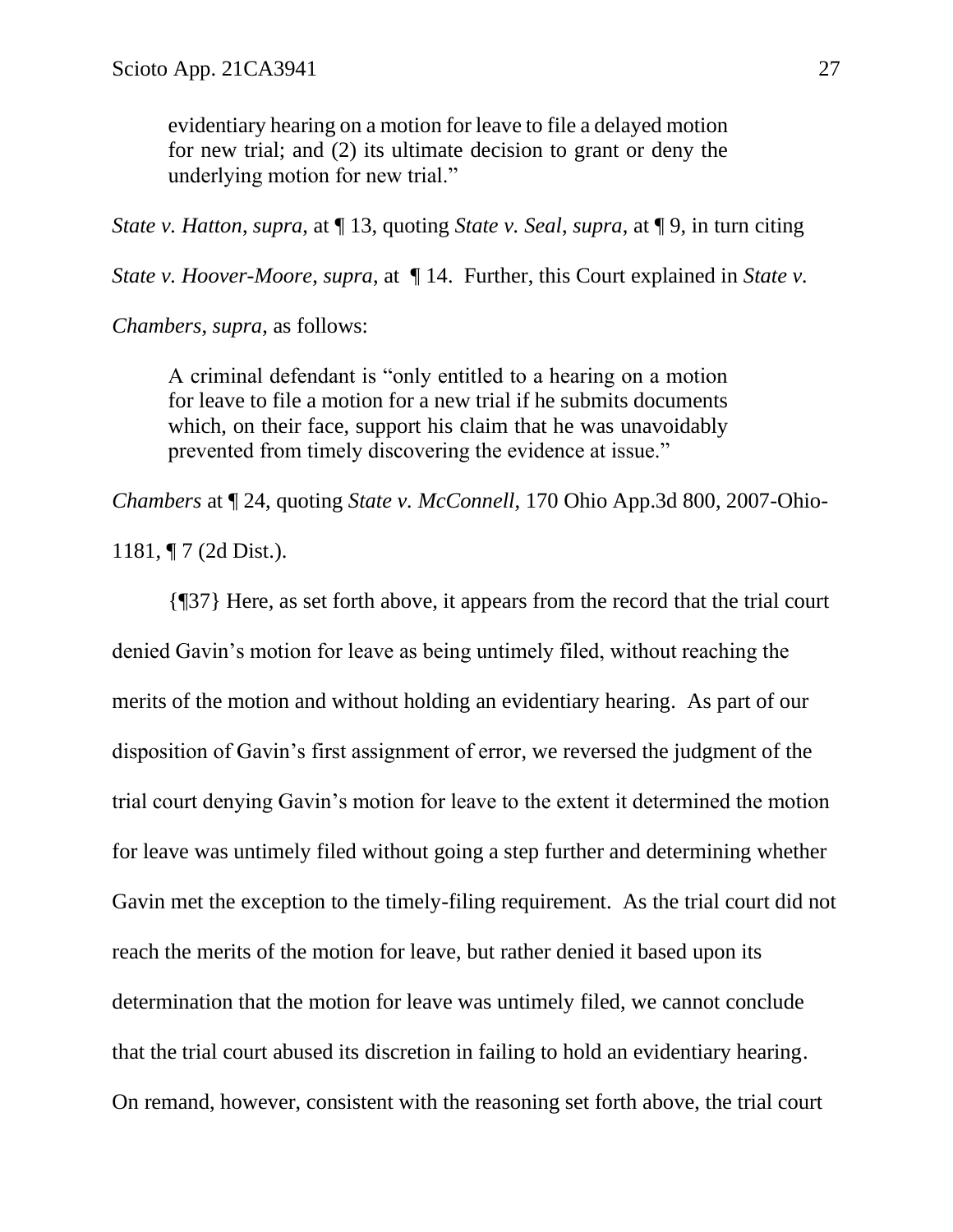has discretion in determining whether or not to conduct an evidentiary hearing on Gavin's motion for leave. Importantly, if the trial court determines that the documents submitted in support of Gavin's motion for leave to file a motion for new trial provide prima facie evidence that he was unavoidably prevented from timely discovering the evidence at issue, according to our prior reasoning in *State v. Chambers*, *supra*, Gavin would be entitled to a hearing on his motion for leave.

{¶38} Accordingly, the judgment of the trial court is reversed and this matter is remanded with instructions and for further proceedings consistent with this opinion.

### **JUDGMENT REVERSED AND REMANDED.**